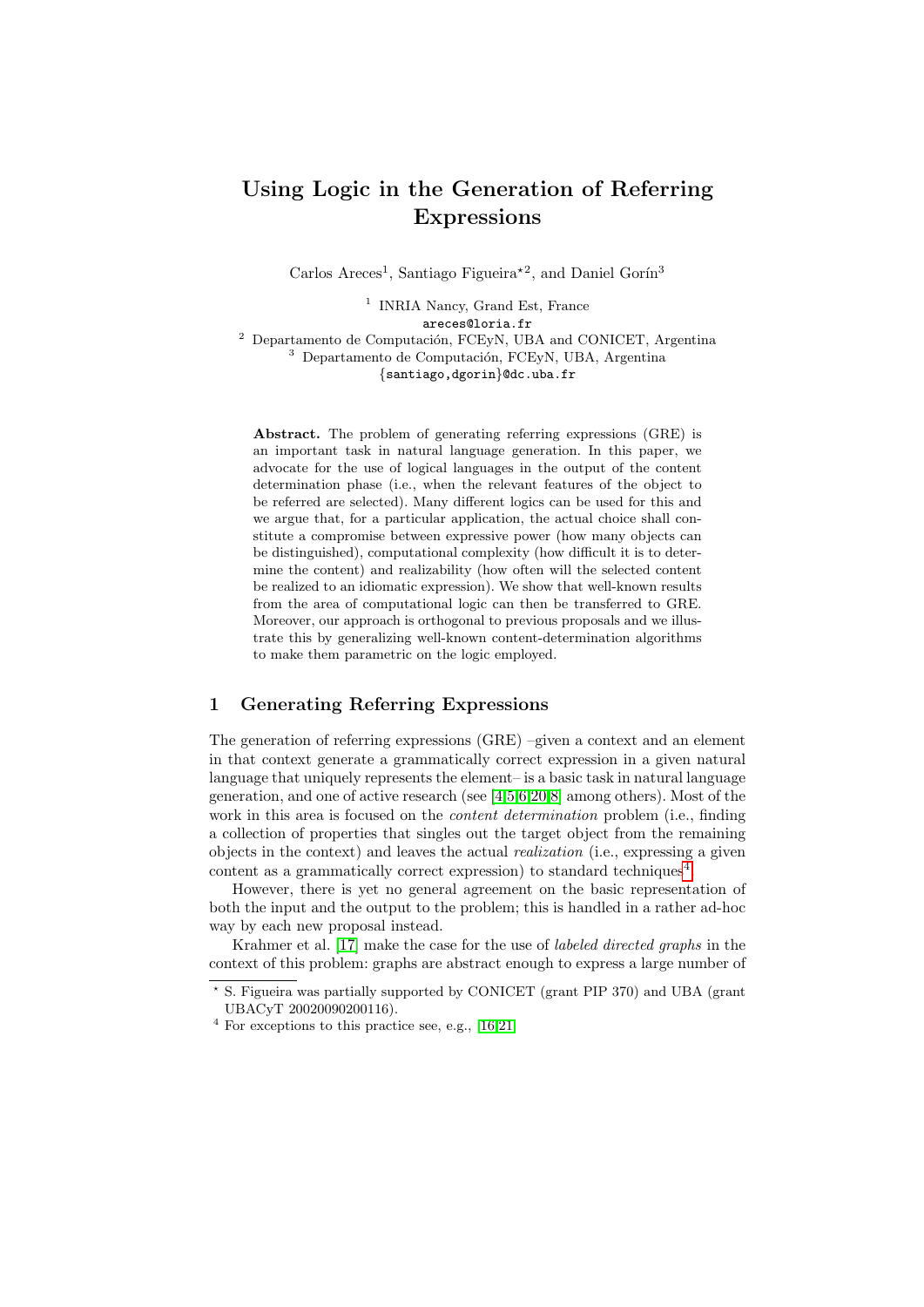domains and there are many attractive, and well-known algorithms for dealing with this type of structures. Indeed, these are nothing other than an alternative representation of relational models, typically used to provide semantics for formal languages like first and higher-order logics, modal logics, etc. Even valuations, the basic models of propositional logic, can be seen as a single-pointed labeled graph. It is not surprising then that they are well suited to the task.

In this article, we side with [\[17\]](#page-15-5) and use labeled graphs as input, but we argue that an important notion has been left out when making this decision. Exactly because of their generality, graphs do not define, by themselves, a unique notion of sameness. When do we say that two nodes in the graphs can or cannot be referred uniquely in terms of their properties? This question only makes sense once we fix a certain level of expressiveness which determines when two graphs, or two elements in the same graph, are equivalent.

Expressiveness can be formalized using structural relations on graphs (isomorphisms, etc.) or, alternatively, logical languages. Both ways are presented in §[2,](#page-1-0) where we also discuss how fixing a notion of expressiveness impacts on the number of instances of the GRE problem that have a solution; the computational complexity of the GRE algorithms involved; and the complexity of the surface realization problem. We then investigate the GRE problem in terms of different notions of expressiveness. We first explore in §[3](#page-6-0) how well-known algorithms from computational logic can be applied to GRE. This is a systematization of the approach of [\[1\]](#page-15-8), and we are able to answer a complexity question that was left open there. In §[4](#page-8-0) we take the opposite route: we take the well-known GRE-algorithm of [\[17\]](#page-15-5), identify its underlying expressivity and rewrite in term of other logics. We then show in §[5](#page-12-0) that both approaches can be combined and finally discuss in §[6](#page-13-0) the size of an RE relative to the expressiveness employed. We conclude in §[7](#page-14-0) with a short discussion and prospects for future work.

# <span id="page-1-0"></span>2 Measuring Expressive Power

Relational structures are very suitable for representing situations or scenes. A relational structure (also called "relational model") is a non-empty set of objects –the domain– together with a collection of relations, each with a fixed arity.

Formally, assume a fixed and finite (but otherwise arbitrary) vocabulary of n-ary relation symbols.<sup>[5](#page-1-1)</sup> A relational model M is a tuple  $\langle \Delta, \|\cdot\| \rangle$  where  $\Delta$  is a nonempty set, and  $\|\cdot\|$  is a suitable interpretation function, that is,  $\|r\| \subseteq \Delta^n$ for every *n*-ary relation symbol r in the vocabulary. We say that  $M$  is finite whenever  $\Delta$  is finite. The size of a model M is the sum  $\#\Delta + \#\|\cdot\|$ , where  $\#\Delta$ is the cardinality of  $\Delta$  and  $\#\|\cdot\|$  is the sum of the sizes of all relations in  $\|\cdot\|$ .

Figure [1](#page-2-0) below shows how we can represent a scene as a relational model. Intuitively,  $a, b$  and  $d$  are dogs, while  $c$  and  $e$  are cats;  $d$  is a small beagle;  $b$  and c are also small. We read  $sniffs(d, e)$  as "d is sniffing e".

Logical languages are fit for the task of (formally) *describing* elements of a relational structure. Consider, e.g., the classical language of first-order logic

<span id="page-1-1"></span><sup>5</sup> Constants and function symbols can be represented as relations of adequate arity.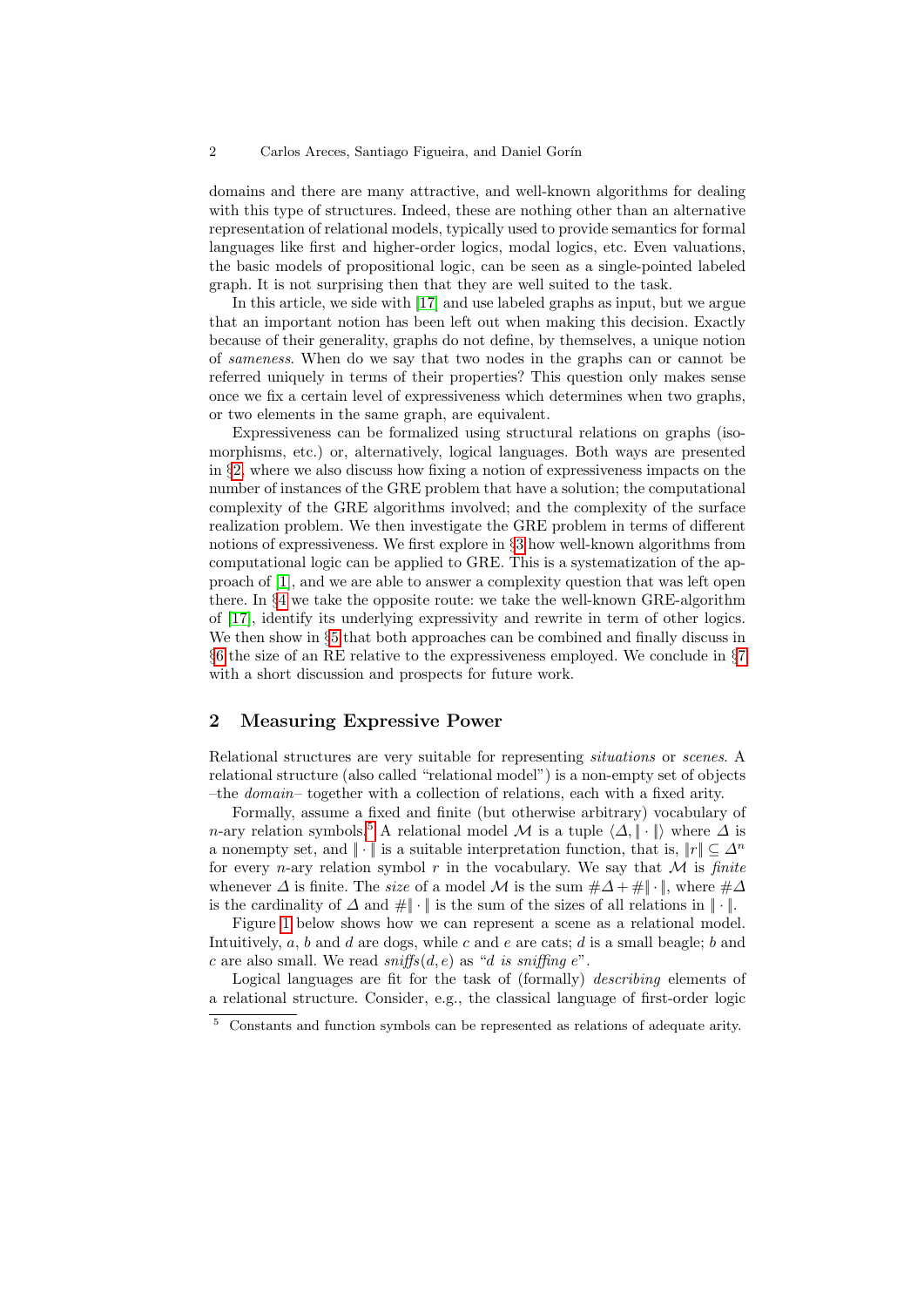Using Logic in the Generation of Referring Expressions 3



<span id="page-2-0"></span>Fig. 1. Graph representation of scene  $S$ .

(with equality),  $FO$ , given by:

$$
\top | x_i \not\approx x_j | r(\bar{x}) | \neg \gamma | \gamma \wedge \gamma' | \exists x_i. \gamma
$$

where  $\gamma, \gamma' \in \mathcal{FO}, r$  is an *n*-ary relation symbol and  $\bar{x}$  is an *n*-tuple of variables. As usual,  $\gamma \vee \gamma'$  and  $\forall x.\gamma$  are short for  $\neg(\neg \gamma \wedge \neg \gamma')$  and  $\neg \exists x.\neg \gamma$ , respectively. Formulas of the form  $\top$ ,  $x_i \not\approx x_j$  and  $r(\bar{x})$  are called *atoms*.<sup>[6](#page-2-1)</sup> Given a relational model  $\mathcal{M} = \langle \Delta, |\cdot| \rangle$  and a formula  $\gamma$  with free variables<sup>[7](#page-2-2)</sup> among  $x_1 \dots x_n$ , we inductively define the *extension* or *interpretation* of  $\gamma$  as the set of *n*-tuples  $\|\gamma\|^n \subseteq \Delta^n$  that satisfy:

$$
\begin{aligned}\n\|\top\|^n &= \Delta^n & \|\boldsymbol{x}_i \not\approx \boldsymbol{x}_j\|^n = \{\bar{a} \mid \bar{a} \in \Delta^n, a_i \neq a_j\} \\
\|\neg\delta\|^n &= \Delta^n \setminus \|\delta\|^n & \|\boldsymbol{r}(\boldsymbol{x}_{i_1} \dots \boldsymbol{x}_{i_k})\|^n = \{\bar{a} \mid \bar{a} \in \Delta^n, (a_{i_1} \dots a_{i_k}) \in \|r\|\} \\
\|\delta \wedge \theta\|^n &= \|\delta\|^n \cap \|\theta\|^n & \|\exists \boldsymbol{x}_l \cdot \delta\|^n = \{\bar{a} \mid \bar{a} \in \mathbb{N}^{\prime}\|^{n+1} \text{ for some } \epsilon\}\n\end{aligned}
$$

where  $1 \leq i, j, i_1, \ldots, i_k \leq n, \bar{a} = (a_1 \ldots a_n), \bar{a}e = (a_1 \ldots a_n, e)$  and  $\delta'$  is obtained by replacing all occurrences of  $x_l$  in  $\delta$  by  $x_{n+1}$ . When the cardinality of the tuples involved is known from the context we will just write  $\|\gamma\|$  instead of  $\|\gamma\|^n$ .

With a language syntax and semantics in place, we can now formally define the problem of  $\mathcal{L}\text{-GRE}$  for a target set of elements  $T$  (we slightly adapt the definition in [\[1\]](#page-15-8)):

| $\mathcal{L}\text{-}{\rm GRE}$ Problem                                                                            |  |  |  |
|-------------------------------------------------------------------------------------------------------------------|--|--|--|
| Input: a model $\mathcal{M} = \langle \Delta, \ \cdot\  \rangle$ and a nonempty target set $T \subseteq \Delta$ . |  |  |  |
| Output: a formula $\varphi \in \mathcal{L}$ such that $\ \varphi\  = T$ if it exists, and $\bot$ otherwise.       |  |  |  |

When the output is not  $\perp$ , we say that  $\varphi$  is an *L*-referring expression (*L-RE*) for T in M. Simply put then, the output of the  $\mathcal{L}\text{-GRE}$  problem is a formula of  $\mathcal L$  whose interpretation in the input model is the target set, if such a formula exists. This definition applies also to the GRE for objects of the domain by taking a singleton set as target.

<span id="page-2-1"></span> $^6$  For technical reasons, we include the inequality symbol  $\not\approx$  as primitive. Equality can be defined using negation.

<span id="page-2-2"></span><sup>7</sup> W.l.o.g. we assume that no variable appears both free and bound, that no variable is bound twice, and that the index of bound variables in a formula increases from left to right.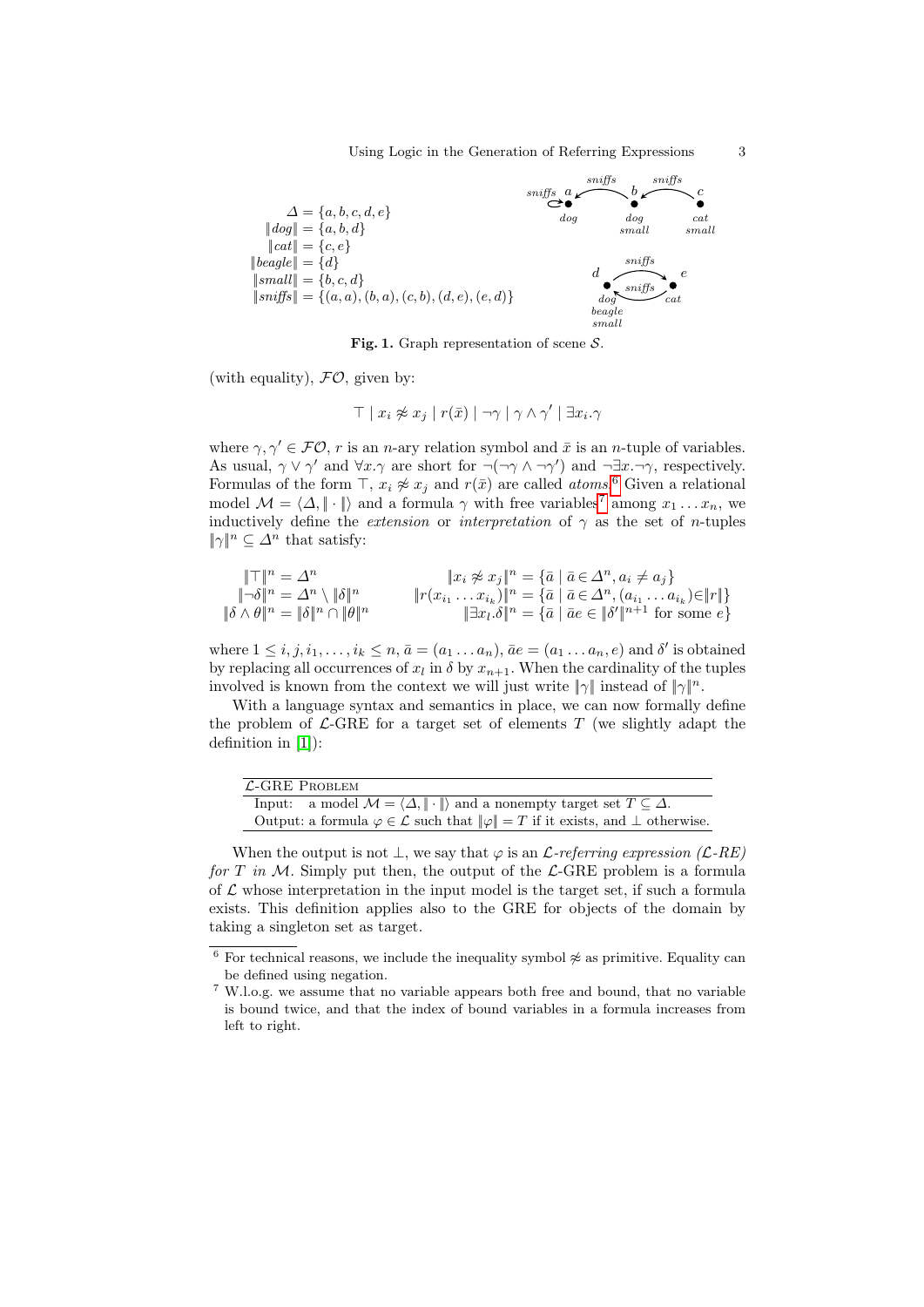By using formulas with  $n$  free variables one could extend this definition to describe n-ary relations; but here we are only interested in describing subsets of the domain. Actually, we shall restrict our attention a little further:

<span id="page-3-0"></span>Convention 1. We will only consider relational models with unary and binary relation symbols (i.e., labeled graphs). We will consistently use  $p$  for a unary relation symbol (and called it a *proposition*) and  $r$  for a binary relation symbol.

This convention captures the usual models of interest when describing scenes as the one presented in Figure [1.](#page-2-0) Accommodating relations of higher arity in our theoretical framework is easy, but it might affect computational complexity.

## 2.1 Choosing the Appropriate Language

Given a model  $M$ , there might be an infinite number of formulas that uniquely describe a target (even formulas which are not logically equivalent might have the same interpretation once a model is fixed). Despite having the same interpretation in  $M$ , they may be quite different with respect to other parameters.

As it is well known in the automated text generation community, different realizations of the same content might result in expressions which are more or less appropriate in a given context. Although, as we mentioned in the introduction, we will only address the content determination part (and not the surface realization part) of the GRE problem, we will argue that generating content using languages with different expressive power can have an impact in the posterior surface generation step.

Let us consider again the scene in Figure [1.](#page-2-0) Formulas  $\gamma_1-\gamma_4$  shown in Table [1](#page-4-0) are all such that  $\gamma_i$  uniquely describes b (i.e.,  $\|\gamma_i\| = \{b\}$ ) in model S. Arguably,  $\gamma_1$  can be easily realized as "the small dog that sniffs a dog". Syntactically,  $\gamma_1$  is characterized as a positive, conjunctive, existential formula (i.e., it contains no negation and uses only conjunction and existential quantification). Expressions with these characteristics are, by large, the most commonly found in corpora as those compiled in [\[22,](#page-15-9)[9,](#page-15-10)[7\]](#page-15-11). Formula  $\gamma_2$ , on the other hand, contains negation, disjunction and universal quantification. It could be realized as "the small dog that only sniffs things that are not cats" which sounds unnatural. Even a small change in the form of  $\gamma_2$  makes it more palatable: rewrite it using  $\exists$ ,  $\neg$ , and  $\wedge$ to obtain "the small dog that is not sniffing a cat". Similarly,  $\gamma_3$  and  $\gamma_4$  seem computationally harder to realize than  $\gamma_1$ :  $\gamma_3$  contains an inequality ("the dog sniffing another  $\log$ "), while the quantified object appears in the first argument position in the binary relation in  $\gamma_4$  ("the dog that is sniffed by a small cat").

Summing up, we can ensure, already during the content determination phase, certain properties of the generated referring expression by paying attention to the formal language used in the representation. And we can do this, even before taking into account other fundamental linguistics aspects that will make certain realization preferable like saliency, the cognitive capacity of the hearer (can she recognize a beagle from another kind of dog?), etc.

As a concrete example, let  $\mathcal{FO}^-$  be the fragment of  $\mathcal{FO}$ -formulas where the operator  $\neg$  does not occur (but notice that atoms  $x_i \not\approx x_j$  are permitted). By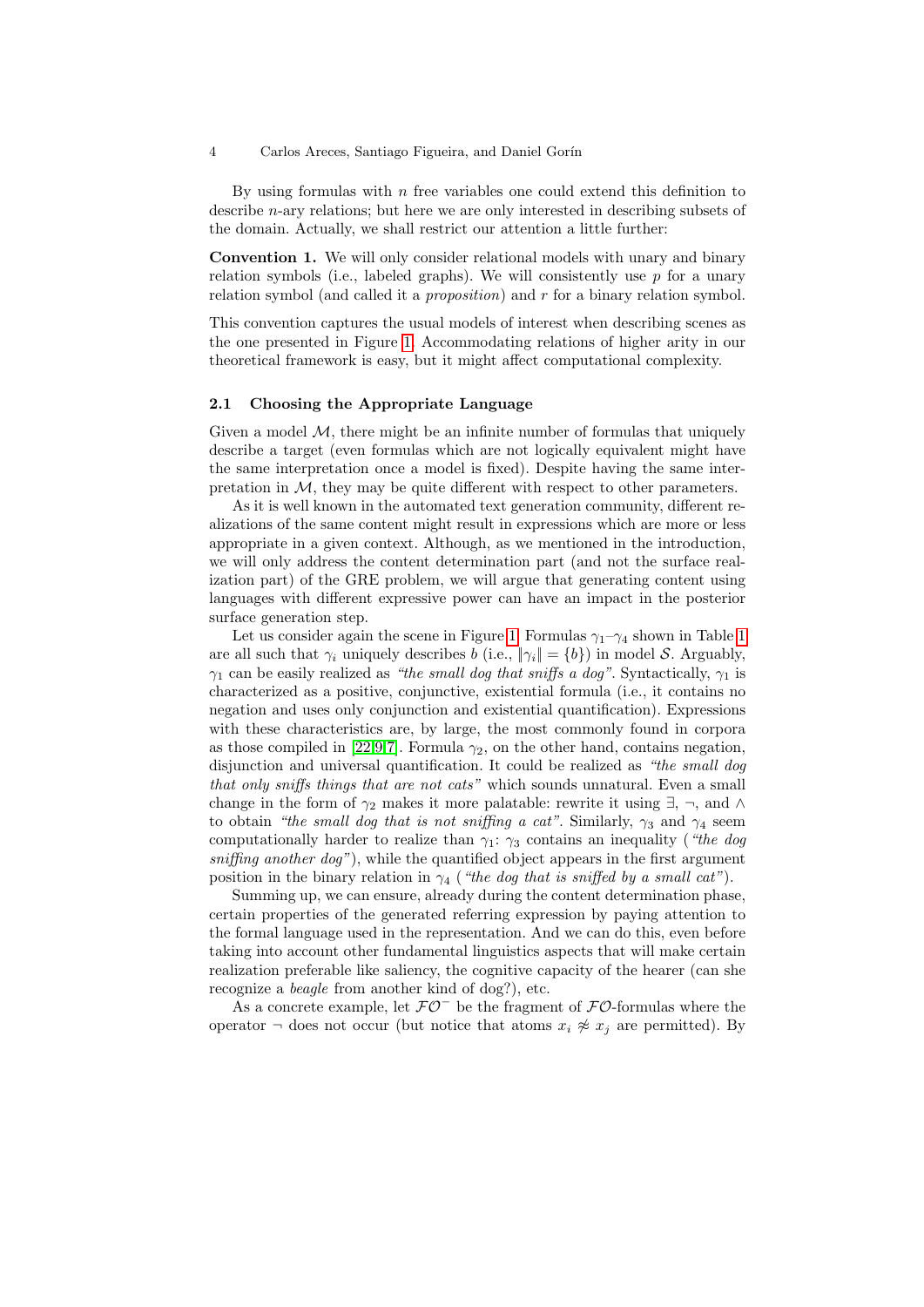Using Logic in the Generation of Referring Expressions 5

$$
\gamma_1: dog(x) \land small(x) \land \exists y. (sniffs(x, y) \land dog(y))
$$
  
\n
$$
\gamma_2: dog(x) \land small(x) \land \forall y.(\neg cat(y) \lor \neg sniffs(x, y))
$$
  
\n
$$
\gamma_3: dog(x) \land \exists y. (x \not\approx y \land dog(y) \land sniffs(x, y))
$$
  
\n
$$
\gamma_4: dog(x) \land \exists y. (cat(y) \land small(y) \land sniffs(y, x))
$$

<span id="page-4-0"></span>Table [1.](#page-2-0) Alternative descriptions for object b in the model shown in Figure 1.

restricting content determination to  $\mathcal{FO}^-$ , we ensure that formulas like  $\gamma_2$  will not be generated. If we ban  $\approx$  from the language,  $\gamma_3$  is precluded.

The fact that the representation language used has an impact on content determination is obvious, but it has not received the attention it deserves. Areces et al. [\[1\]](#page-15-8) use different description logics (a family of formal languages used in knowledge representation, see [\[2\]](#page-15-12)) to classify, and give a formal framework to previous work on GRE. Let us quickly introduce some of these languages as we will be mentioning them in future sections. Using description logics instead of  $FO$  fragments is just a notational issue, as most description logics can be seen as implicit fragments of  $\mathcal{FO}$ . For example, the language of the description logic  $ALC$ , syntactically defined as the set of formulas,

$$
\top | p | \neg \gamma | \gamma \wedge \gamma' | \exists r. \gamma
$$

(where p is a propositional symbol, r a binary relational symbol, and  $\gamma$ ,  $\gamma' \in$ ALC) corresponds to a syntactic fragment of  $\mathcal{FO}$  without  $\hat{\varkappa}$ , as shown by the standard translation  $\tau_x$ :

$$
\tau_{x_i}(\top) = \top \qquad \qquad \tau_{x_i}(\gamma_1 \wedge \gamma_2) = \tau_{x_i}(\gamma_1) \wedge \tau_{x_i}(\gamma_2) \n\tau_{x_i}(p) = p(x_i) \qquad \qquad \tau_{x_i}(\exists r.\gamma) = \exists x_{i+1} \ldotp (r(x_i, x_{i+1}) \wedge \tau_{x_{i+1}}(\gamma)) \n\tau_{x_i}(\neg \gamma) = \neg \tau_{x_i}(\gamma)
$$

Indeed, given a relational model M, the extension of an  $ALC$  formula  $\varphi$ in M exactly coincides with the extension of  $\tau_{x_1}(\varphi)$  (see, e.g., [\[2\]](#page-15-12)). Thanks to this result, for any formula  $\varphi$  of  $\mathcal{ALC}$  and its sublanguages we can define  $\|\varphi\| = \|\tau_{x_1}(\varphi)\|$ . Coming back to our previous example, by restricting content generation to  $ALC$  formulas (or equivalently, the corresponding fragment of  $FO$ ) we would avoid formulas like  $\gamma_3$  (no equality) and  $\gamma_4$  (quantified element appears always in second argument position).

Generation is discussed in [\[1\]](#page-15-8) in terms of different description logics like  $\mathcal{ALC}$ and  $\mathcal{EL}$  ( $\mathcal{ALC}$  without negation). We will extend the results in that paper, considering for instance  $\mathcal{EL}^+$  (ALC with negation allowed only in front of unary relations) but, more generally, we take a model theoretic approach and argue that the primary question is not whether one should use one or other (description) logic for content generation, but rather which are the semantic differences one cares about. This determines the required logical formalism but also impacts on both the content determination and the surface realization problems. Each logical language can be seen as a compromise between expressiveness, realizability and computational complexity. The appropriate selection for a particular GRE task should depend on the actual context.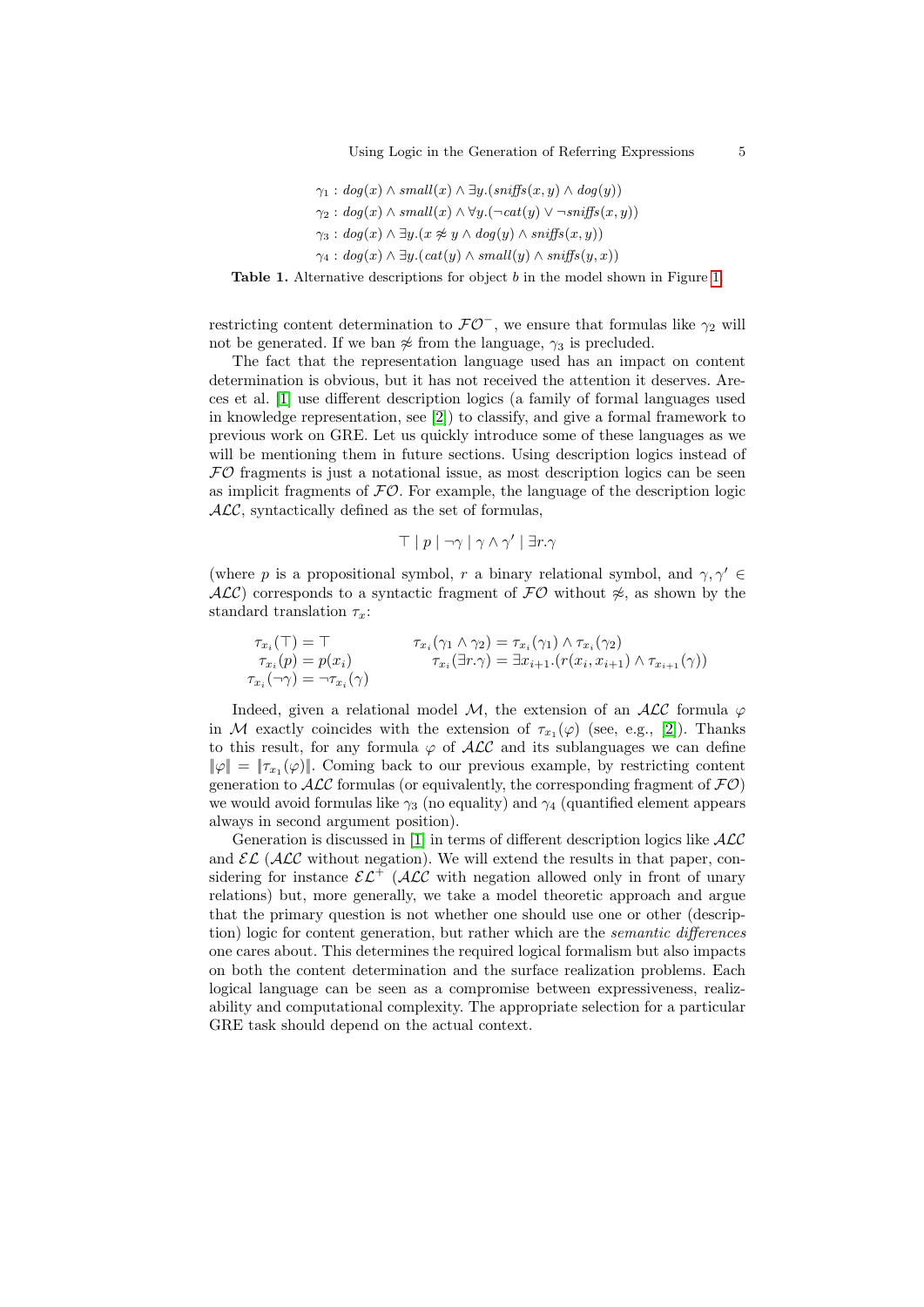| L.                       | $ATOML ATOMR$ RELL RELR INJL INJR |   |  |  |
|--------------------------|-----------------------------------|---|--|--|
|                          | ×.                                |   |  |  |
|                          |                                   | × |  |  |
|                          | ×                                 |   |  |  |
| $\mathcal{E}\mathcal{L}$ |                                   | × |  |  |
|                          |                                   |   |  |  |

<span id="page-5-0"></span>Table 2.  $\mathcal{L}$ -simulations for several logical languages  $\mathcal{L}$ .

#### 2.2 Defining Sameness

Intuitively, given a logical language  $\mathcal L$  we say that an object u in a model  $\mathcal M_1$  is similar in  $\mathcal L$  to an object v in a model  $\mathcal M_2$  whenever all  $\mathcal L$ -formulas satisfied by u are also satisfied by v. Formally, let  $\mathcal{M}_1 = \langle \Delta_1, \|\cdot\|_1 \rangle$  and  $\mathcal{M}_2 = \langle \Delta_2, \|\cdot\|_2 \rangle$  be two relational models with  $u \in \Delta_1$  and  $v \in \Delta_2$ ; we follow the terminology of [\[1\]](#page-15-8) and say that u is  $\mathcal{L}$ -similar to v (notation  $u \stackrel{\mathcal{L}}{\rightsquigarrow} v$ ) whenever  $u \in ||\gamma||_1$  implies  $v \in \|\gamma\|_2$ , for every  $\gamma \in \mathcal{L}$ . It is easy to show that  $\mathcal{L}$ -similarity is reflexive for all  $\mathcal{L}$ , and symmetric for languages that contain negation.

Observe that  $\mathcal{L}$ -similarity captures the notion of 'identifiability in  $\mathcal{L}'$ . If we take  $\mathcal{M}_1$  and  $\mathcal{M}_2$  to be the same model, then an object u in the model can be uniquely identified using  $\mathcal L$  if there is no object v different from u such that  $u \stackrel{c}{\rightsquigarrow} v$ . In other words, if there are two objects u and v in a model M such that  $u \stackrel{c}{\rightsquigarrow} v$ , then the L-GRE problem with input M and target  $T = \{u\}$  will not succeed since for all formulas  $\gamma \in L$  we have  $\{u, v\} \subseteq \|\gamma\| \neq \{u\}.$ 

The notion of  $\mathcal{L}$ -similarity then, gives us a handle on the  $\mathcal{L}$ -GRE problem. Moreover, we can recast this definition in a structural way, so that we do not need to consider infinitely many  $\mathcal{L}$ -formulas to decide whether u is  $\mathcal{L}$ -similar to v. We can reinterpret  $\mathcal{L}$ -similarity in terms of standard model-theoretic notions like isomorphisms or bisimulations which describe structural properties of the model, instead. Given two models  $\langle \Delta_1, \|\cdot\|_1 \rangle$  and  $\langle \Delta_2, \|\cdot\|_2 \rangle$ , consider the following properties of a binary relation  $\sim \subseteq \Delta_1 \times \Delta_2$  (cf. Convention [1\)](#page-3-0):

ATOML: If  $u_1 \sim u_2$ , then  $u_1 \in ||p||_1 \Rightarrow u_2 \in ||p||_2$ 

ATOMR: If  $u_1 \sim u_2$ , then  $u_2 \in ||p||_2 \Rightarrow u_1 \in ||p||_1$ 

REL<sub>L</sub> : If  $u_1 \sim u_2$  and  $(u_1, v_1) \in ||r||_1$ , then  $\exists v_2$  s.t.  $v_1 \sim v_2$  and  $(u_2, v_2) \in ||r||_2$ 

REL<sub>R</sub> : If  $u_1 \sim u_2$  and  $(u_2, v_2) \in ||r||_2$ , then ∃v<sub>1</sub> s.t.  $u_1 \sim v_1$  and  $(u_1, v_1) \in ||r||_1$ 

 $\text{INJ}_L$  :  $\sim$  is an injective function (when restricted to its domain)

INJ<sub>R</sub> :  $\sim^{-1}$  is an injective function (when restricted to its domain)

We will say that a non-empty binary relation  $\sim$  is an  $\mathcal{L}\text{-}simulation$  when it satisfies the properties indicated in Table [2.](#page-5-0) For example, a non-empty binary relation that satisfies  $A TOM_L$ , and  $REL_L$  is an  $\mathcal{EL}$ -simulation, as indicated in row 4 of Table [2.](#page-5-0) Moreover, we will say that an object v  $\mathcal{L}\text{-}simulates~u$  (notation  $u \stackrel{c}{\rightarrow} v$ ) if there is a relation ~ satisfying the corresponding properties such that  $u \sim v$ . The following is a fundamental model-theoretic result:

<span id="page-5-1"></span>**Theorem 1.** If  $\mathcal{M}_1 = \langle \Delta_1, \|\cdot\|_1 \rangle$  and  $\mathcal{M}_2 = \langle \Delta_2, \|\cdot\|_2 \rangle$  are finite models,  $u \in \Delta_1$ and  $v \in \Delta_2$ , then  $u \stackrel{c}{\leadsto} v$  iff  $u \stackrel{c}{\to} v$  (for  $\mathcal{L} \in \{ \mathcal{FO}, \mathcal{FO}^-, \mathcal{ALC}, \mathcal{EL}, \mathcal{EL}^+ \}$ ).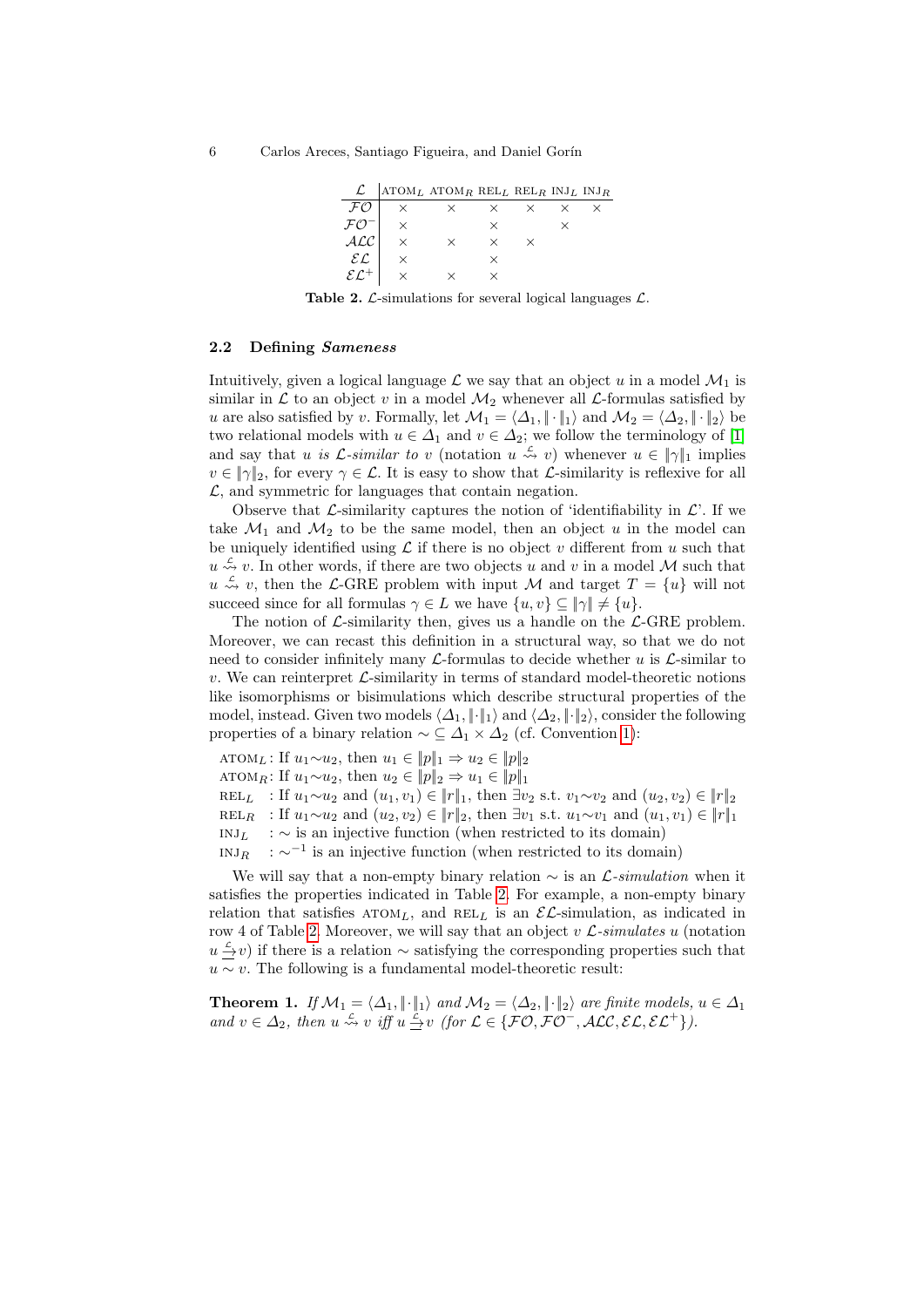*Proof.* Some results are well-known:  $\frac{r}{\rightarrow}$  is isomorphism on labeled graphs [\[11\]](#page-15-13);  $\stackrel{\text{ALC}}{\rightarrow}$  corresponds to the notion of bisimulation [\[3,](#page-15-14) Def. 2.16];  $\stackrel{\text{ECL}}{\rightarrow}$  is a simulation as defined in [\[3,](#page-15-14) Def. 2.77]. The remaining cases are simple variations of these.

Therefore, on finite models $\delta$  simulations capture exactly the notion of similarity. The right to left implication does not hold in general on infinite models.

 $\mathcal{L}$ -simulations allow us to determine, in an effective way, when an object is indistinguishable from another in a given model with respect to  $\mathcal{L}$ .

For example, we can verify that  $a \stackrel{\varepsilon c}{\to} b$  in the model of Figure [1](#page-2-0) (the relation  $\sim$  = { $(a, a), (a, b)$ } satisfies ATOM<sub>L</sub> and REL<sub>L</sub>). Using Theorem [1](#page-5-1) we conclude that there is no  $\mathcal{EL}\text{-description}$  for a, since for any  $\mathcal{EL}\text{-formula } \gamma$ , if  $a \in ||\gamma||$ , then  $b \in \|\gamma\|$ . Observe that  $b \not\stackrel{\varepsilon}{\to} a$ , since (again applying Theorem [1\)](#page-5-1),  $b \in \|small(x)\|$ but  $a \notin \text{small}(x)$ . If one chooses a language richer than  $\mathcal{EL}$ , such as  $\mathcal{EL}^+$ , one may be able to describe a: take, for instance the  $\mathcal{EL}^+$ -formula  $dog(x) \land \neg small(x)$ .

As we will discuss in the next section, simulation gives us an efficient, computationally feasible approach to the  $\mathcal{L}\text{-}GRE$  problem. Algorithms to compute many kinds of  $\mathcal{L}$ -simulations are well known (see, [\[15,](#page-15-15)[18,](#page-15-16)[14](#page-15-17)[,10\]](#page-15-18)), and for many languages (e.g., ALC, ALC with inverse relations,  $\mathcal{EL}^+$  and  $\mathcal{EL}$ ) they run in polynomial time (on the other hand, no polynomial algorithm for  $\mathcal{FO}$ -or  $\mathcal{FO}^{-}$ simulation is known and even the exact complexity of the problem in these cases is open [\[13\]](#page-15-19)).

# <span id="page-6-0"></span>3 GRE via Simulator Sets

In this section we will discuss how to solve the  $\mathcal{L}\text{-GRE}$  problem using simulation. Given a model  $\mathcal{M} = \langle \Delta, || \cdot || \rangle$ , Theorem [1](#page-5-1) tells us that if two distinct elements u and v in  $\Delta$  are such that  $u \leq v$  then every  $\mathcal L$ -formula that is true at u is also true at v. Hence there is no formula in  $\mathcal L$  that can uniquely refer to u. From this perspective, knowing whether the model contains an element that is  $\mathcal{L}$ -similar but distinct from u is equivalent to decide whether there exists an  $\mathcal{L}\text{-RE}$  for u.

Assume a fixed language  $\mathcal L$  and a model  $\mathcal M$ . Suppose we want to refer to an element  $u$  in the domain of  $M$ . We would like to compute the *simulator set* of u defined as  $sim^{\mathcal{M}}_{\mathcal{L}}(u) = \{v \in \Delta \mid u \stackrel{c}{\to} v\}.$  When the model  $\mathcal{M}$  is clear from the context, we just write  $\text{sim}_{\mathcal{L}}$ . If  $\text{sim}_{\mathcal{L}}^{\overline{\mathcal{M}}}(u)$  is not the singleton  $\{u\}$ , the  $\mathcal{L}\text{-GRE}$ problem with target  $\{u\}$  in M will fail.

An algorithm is given in [\[14\]](#page-15-17) to compute  $\lim_{\mathcal{E}\subset\mathcal{E}}(v)$  for each element v of a given finite model  $\mathcal{M} = \langle \Delta, || \cdot || \rangle$  in time  $O(\#\Delta \times \#|| \cdot ||)$ . Intuitively, this algorithm defines  $S(v)$  as a set of candidates for simulating v and successively refines it by removing those which fail to simulate v. In the end,  $S(v) = sim_{\mathcal{E} \mathcal{L}^+}(v)$ . The algorithm can be adapted to compute  $\sin \theta$  for many other languages  $\mathcal{L}$ . In particular, we can use it to compute  $\text{sim}_{\mathcal{EL}}$  in polynomial time which will give us the basic algorithm for establishing an upper bound to the complexity of the  $\mathcal{EL}$ -GRE problem –this will answer an open question of [\[1\]](#page-15-8). The pseudo-code is shown in Algorithm [1,](#page-7-0) which uses the following notation:  $\mathcal P$  is a fixed set of

<span id="page-6-1"></span><sup>8</sup> Finiteness is not the weakest hypothesis, but it is enough for our development.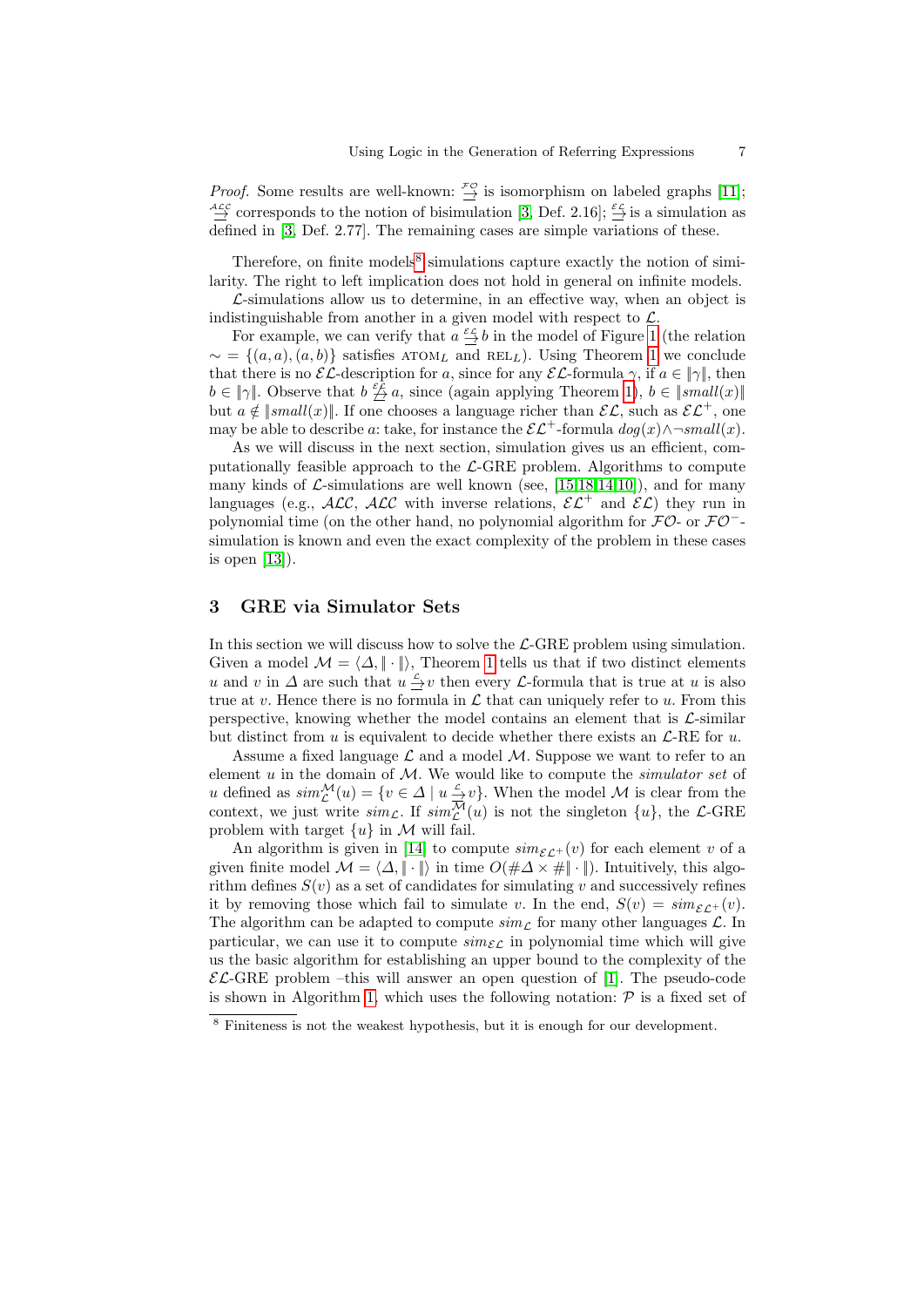unary relation symbols, for  $v \in \Delta$ , let  $P(v) = \{p \in \mathcal{P} \mid v \in ||p||\}$  and let also  $suc_r(v) = \{u \in \Delta \mid (v, u) \in ||r||\}$  for r a binary relation symbol.

<span id="page-7-0"></span>

| <b>Algorithm 1:</b> Computing $\mathcal{EL}$ -similarity                                                                |
|-------------------------------------------------------------------------------------------------------------------------|
| <b>input</b> : a finite model $\mathcal{M} = \langle \Delta, \ \cdot\  \rangle$                                         |
| <b>output:</b> $\forall v \in \Delta$ , the simulator set $\text{sim}_{\mathcal{E}\mathcal{L}}^{\mathcal{M}}(v) = S(v)$ |
| foreach $v \in \Delta$ do                                                                                               |
| $\vert S(v) := \{u \in \Delta \mid P(v) \subseteq P(u)\}\$                                                              |
| while $\exists r, u, v, w : v \in suc_r(u), w \in S(u), suc_r(w) \cap S(v) = \emptyset$ do                              |
| $S(u) := S(u) \setminus \{w\}$                                                                                          |

The algorithm is fairly straightforward. We initialize  $S(v)$  with the set of all elements  $u \in \Delta$  such that  $P(v) \subseteq P(u)$ , i.e., the set of all elements satisfying at least the same unary relations as  $v$  (this guarantees that property  $A_{T}$  holds). At each step, if there are three elements u, v and w such that for some relation  $r$ ,  $(u, v) \in ||r||, w \in S(u)$  (i.e., w is a candidate to simulate u) but  $suc_r(w) \cap S(v) = \emptyset$ (there is no element w' such that  $(w, w') \in ||r||$  and  $w' \in S(v)$ ) then clearly condition REL<sub>L</sub> is not satisfied under the supposition that  $\text{sim}_{\mathcal{E}\mathcal{L}} = S$ . S is 'too big' because w cannot simulate u. Hence w is removed from  $S(u)$ .

Algorithm [1](#page-7-0) will only tell us whether an  $\mathcal{EL}-RE$  for an element u exists (that is, whether  $\text{sim}_{\mathcal{E}\mathcal{L}}(u) = \{u\}$  or not). It does not compute an  $\mathcal{E}\mathcal{L}$ -formula  $\varphi$  that uniquely refers to v. But we can adapt it to obtain such a formula. Algorithm [1'](#page-7-0)s main strategy to compute simulations is to successively refine an over-approximation of the simulator sets. The "reason" behind each refinement can be encoded using an  $\mathcal{EL}$ -formula. Using this insight, one can transform an algorithm that computes  $\mathcal{L}$ -simulator sets with a similar strategy, into one that additionally computes an  $\mathcal{L}$ -RE for each set.

Algorithm [2](#page-8-1) shows a transformed version of Algorithm [1](#page-7-0) following this principle. The idea is that each node  $v \in \Delta$  is now tagged with a formula  $F(v)$  of  $\mathcal{EL}$ . The formulas  $F(v)$  are updated along the execution of the loop, whose invariant ensures that  $v \in ||F(v)||$  and  $||F(u)|| \subseteq S(u)$  hold for all  $u, v \in \Delta$ .

Initially  $F(v)$  is the conjunction of all the unary relations that satisfy v (if there is none, then  $F(v) = \top$ ). Each time the algorithm finds elements r, u, v, w such that  $(u, v) \in ||r||$ ,  $w \in S(u)$  and  $suc_r(w) \cap S(v) = \emptyset$ , it updates  $F(u)$  to  $F(u) \wedge \exists r.F(v)$ . Again this new formula  $\varphi$  is in  $\mathcal{EL}$  and it can be shown that  $v \in \|\varphi\|$  and  $w \notin \|\varphi\|$ , hence witnessing that  $v \stackrel{\varepsilon c}{\leadsto} w$  is false.

Algorithm [2](#page-8-1) can be easily modified to calculate the  $\mathcal{EL}^+$ -RE of each simulator set  $\sin \epsilon_{\mathcal{L}}$ + by adjusting the initialization: replace  $\subseteq$  by = in the initialization of  $S(v)$  and initialize  $F(v)$  as  $\bigwedge (P(v) \cup \overline{P}(v))$ , where  $\overline{P}(v) = {\neg p \mid v \notin \|p\|}.$ 

With a naive implementation Algorithm [2](#page-8-1) executes in time  $O(\# \Delta^3 \times \# \|\cdot\|^2)$ providing a polynomial solution to the  $\mathcal{EL}$  and  $\mathcal{EL}^+$ -GRE problems. Algorithm [1](#page-7-0) can be transformed to run with a lower complexity as in shown in [\[14\]](#page-15-17); moreover this version of the algorithm can be adapted to compute  $\mathcal{EL}$ - and  $\mathcal{EL}^+$ -RE for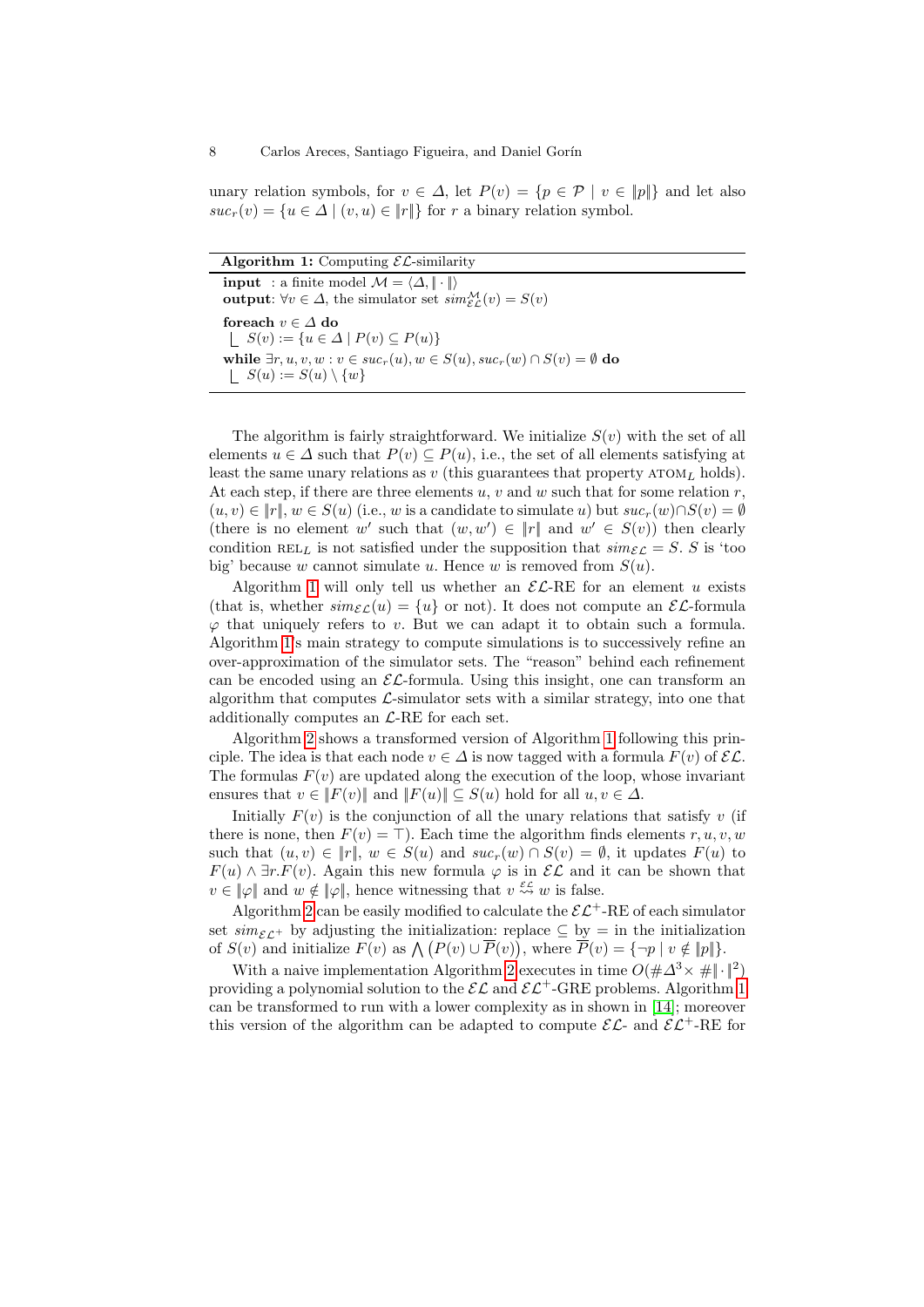Algorithm 2: Computing  $\mathcal{EL}$ -similarity and  $\mathcal{EL}$ -RE

**input** : a finite model  $\mathcal{M} = \langle \Delta, \|\cdot\| \rangle$ output:  $\forall v \in \Delta$ , a formula  $F(v) \in \mathcal{EL}$ , and the simulator set  $S(v)$  such that  $||F(v)|| = S(v) = sim_{\mathcal{EL}}(v)$ foreach  $v \in \Delta$  do  $S(v) := \{u \in \Delta \mid P(v) \subseteq P(u)\};$  $F(v) := \bigwedge P(v);$ while  $\exists r, u, v, w : v \in succ_r(u), w \in S(u), succ_r(w) \cap S(v) = \emptyset$  do invariant  $\forall u, v : \|F(u)\| \subseteq S(u) \land v \in \|F(v)\|$  $S(u) := S(u) \setminus \{w\};$ if  $\exists r.F(v)$  is not a conjunct of  $F(u)$  then  $F(u) := F(u) \wedge \exists r.F(v);$ 

<span id="page-8-1"></span>an arbitrary subset of the domain of  $\langle \Delta, || \cdot || \rangle$  in  $O(\# \Delta \times \# || \cdot ||)$  steps. We shall skip the details.

<span id="page-8-2"></span>**Theorem 2.** The  $\mathcal{EL}$  and  $\mathcal{EL}^+$ -GRE problems over  $\mathcal{M} = \langle \Delta, \|\cdot\| \rangle$  have complexity  $O(\#\Delta \times \#\|\cdot\|)$ .

Theorem [2](#page-8-2) answers a question left open in [\[1\]](#page-15-8): the  $\mathcal{EL}$ -GRE problem can be solved in polynomial time. Note, however, that this result assumes a convenient representation of formulas like, for example, directed acyclic graphs, to ensure that each step of the formula construction can be done in  $O(1)$ . In §[6](#page-13-0) we will take a closer look at the issue and its relation to the size of the smallest  $\mathcal{L}\text{-RE}$ .

Algorithm [2](#page-8-1) was obtained by adding formula annotations to a standard  $\mathcal{E} \mathcal{L}$ -simulation-minimization' algorithm. Given an  $\mathcal{L}$ -simulation-minimization, we can typically adapt it in an analogous way to obtain an  $\mathcal{L}$ -GRE algorithm. The obtained algorithm computes  $\mathcal{L}$ -REs for *every* element of the domain simultaneously. This will make it particularly suitable for applications with static domains requiring references to many objects. Moreover, the algorithm can be adapted to dynamic domains by using techniques used to recompute simulations (see [\[19\]](#page-15-20)), so that only those RE that were affected by a change in the domain need to be recomputed.

We have not addressed so far other relevant issues of the GRE problem besides computational complexity. In particular, Algorithm [2](#page-8-1) pays no attention to the use of preferences among relations when generating an RE (i.e., preferring the selection of certain attributes over others, when possible). While there is room for improvement (e.g., making a weighted choice instead of the non-deterministic choice when choosing elements in the main loop of the algorithm), support for preferences is not one of the strong points of this family of algorithms. We consider algorithms with strong support for preferences in the following section.

# <span id="page-8-0"></span>4 GRE via Building Simulated Models

Krahmer et al. [\[17\]](#page-15-5) introduce an algorithm for content determination based on the computation of subgraph isomorphisms. It is heavily regulated by cost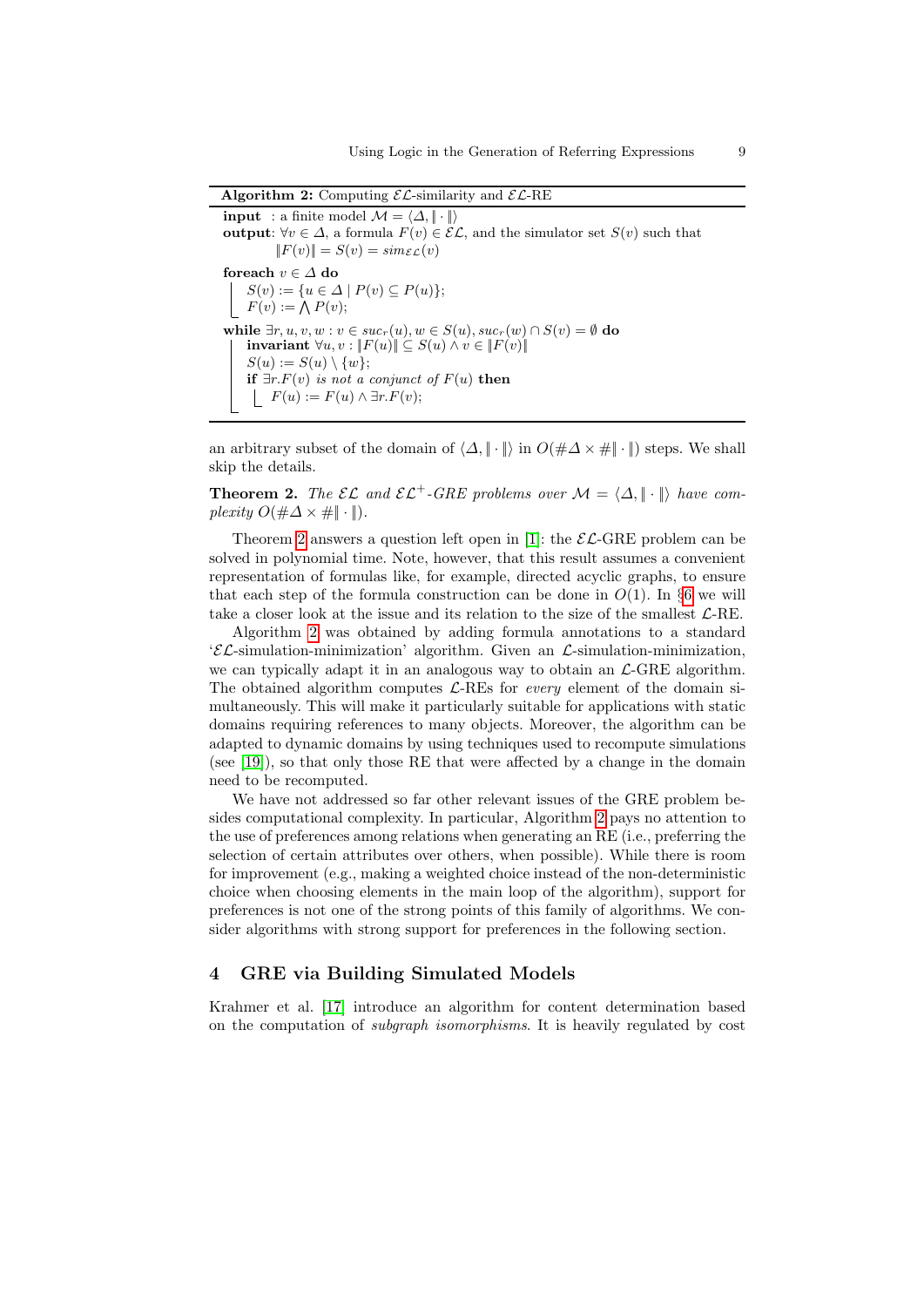functions and is therefore apt to implement different preferences. In fact, they show that using suitable cost functions it can simulate most of the previous proposals. Their algorithm takes as input a labeled directed graph G and a node  $e$  and returns, if possible, a connected subgraph  $H$  of  $G$ , containing  $e$  and enough edges to distinguish e from the other nodes.

In this section we will identify its underlying notion of expressiveness and will extend it to accommodate other notions. To keep the terminology of [\[17\]](#page-15-5), in what follows we may alternatively talk of labeled graphs instead of relational models. The reader should observe that they are essentially the same mathematical object, but notice that in [\[17\]](#page-15-5), propositions are encoded using looping binary relations (e.g., they write  $\text{dog}(e, e)$  instead of  $\text{dog}(e)$ ).

The main ideas of their algorithm can be intuitively summarized as follows. Given two labeled graphs  $H$  and  $G$ , and vertices  $v$  of  $H$  and  $w$  of  $G$ , we say that the pair  $(v, H)$  refers to the pair  $(w, G)$  iff H is connected and H can be "placed" over" G in such a way that: 1) v is placed over w; 2) each node of H is placed over a node of  $G$  with at least the same unary predicates (but perhaps more); and 3) each edge from H is placed over an edge with the same label. Furthermore,  $(v, H)$ uniquely refers to  $(w, G)$  if  $(v, H)$  refers to  $(w, G)$  and there is no vertex  $w' \neq w$  in G such that  $(v, H)$  refers to  $(w', G)$ . The formal notion of a labeled graph being "placed over" another one is that of *subgraph isomorphism:*  $H = \langle \Delta_H, \cdot \cdot \cdot \rangle_H$ can be placed over  $G$  iff there is a labeled subgraph (i.e., a graph obtained from G by possibly deleting certain nodes, edges, and propositions from some nodes)  $G' = \langle \Delta_{G'}, \|\cdot\|_{G'}\rangle$  of G such that H is isomorphic to G', which means that there is a bijection  $f: \Delta_H \to \Delta_{G'}$  such that for all vertices  $u, v \in \Delta_H$ ,  $u \in ||p||_H$  iff  $f(u) \in ||p||_{G'}$  and  $(u, v) \in ||r||_H$  iff  $(f(u), f(v)) \in ||r||_{G'}$ .



<span id="page-9-0"></span>Fig. 2. Some connected subgraphs  $(v, H)$  of scene S in Figure [1.](#page-2-0)

As an example, consider the relational model depicted in Figure [1](#page-2-0) as a labeled graph G, and let us discuss the pairs of nodes and connected subgraphs  $(v, H)$ shown in Figure [2.](#page-9-0) Clearly, (i) refers to the pair  $(w, G)$  for any node  $w \in \{a, b, d\}$ ; (ii) refers to  $(w, G)$  for  $w \in \{b, d\}$ ; and both (iii) and (iv) uniquely refer to  $(b, G)$ . Notice that (i)–(iv) can be respectively realized as "a dog", "a dog that sniffs something", "a small dog that sniffs a dog" (cf.  $\gamma_1$  in Table [1\)](#page-4-0) and "the dog that is sniffed by a small cat" (cf.  $\gamma_4$  in Table [1\)](#page-4-0).

It is important to emphasize that there is a substantial difference between the algorithm presented in [\[17\]](#page-15-5) and the one we discussed in the previous sections: while the input is a labeled graph  $G$  and a target node  $v$ , the output is, in this case (and unlike the definition of  $\mathcal{L}\text{-GRE}$  problem presented in §[2](#page-1-0) where the output is a formula), the cheapest (with respect to some, previously specified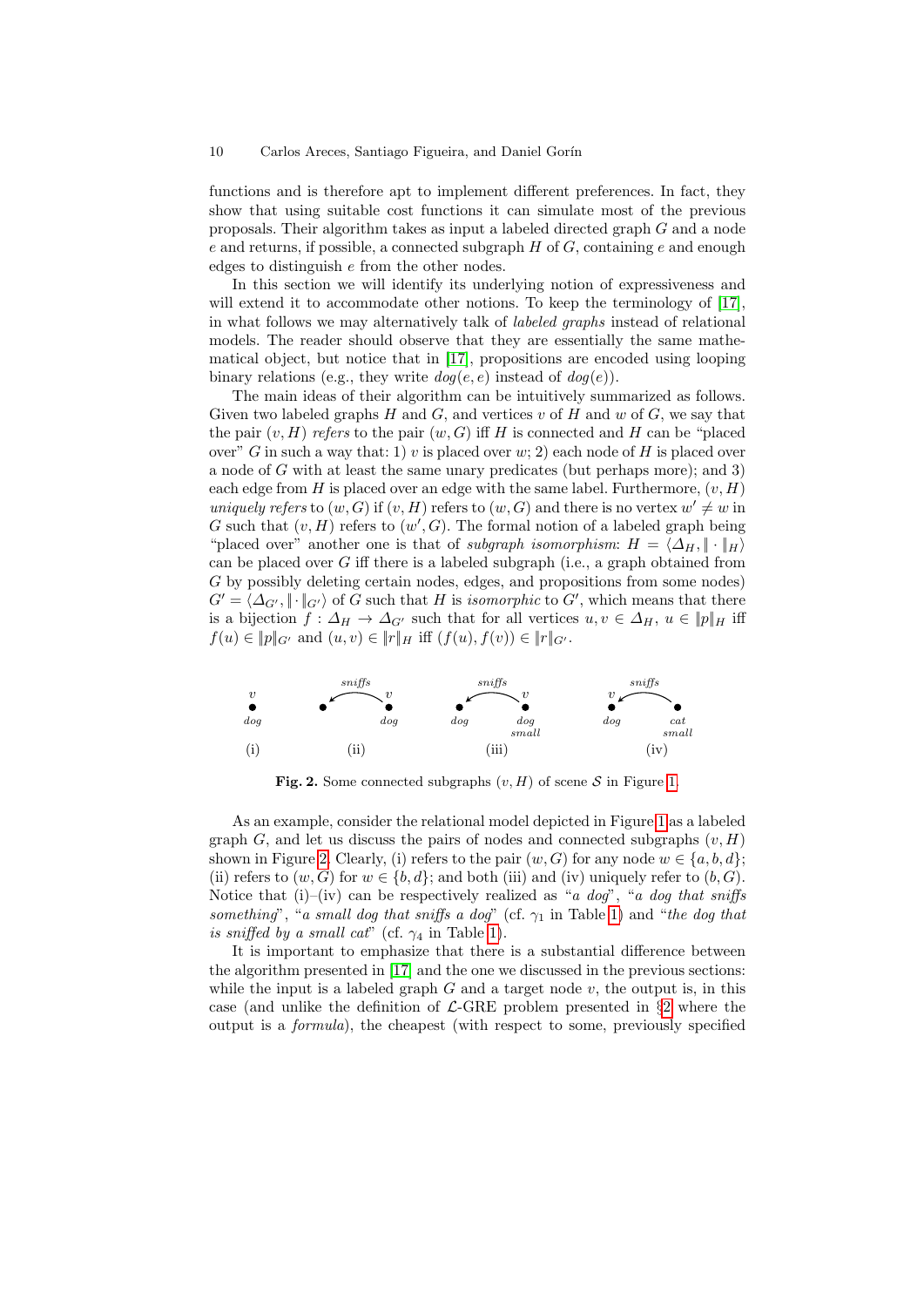cost function) connected subgraph H of G which uniquely refers to  $(v, G)$  if there is such H, and  $\perp$  otherwise.

We will not deal with cost functions here; it is enough to know that a cost function is a monotonic function that assigns to each subgraph of a scene graph a non-negative number which expresses the goodness of a subgraph –e.g. in Figure [2,](#page-9-0) one may tune the cost function so that (iii) is cheaper than (iv), and hence (iii) will be preferred over (iv).

For reasons of space we will not introduce here the detailed algorithm proposed in [\[17\]](#page-15-5). Roughly, it is a straightforward branch and bound algorithm that systematically tries all relevant subgraphs  $H$  of  $G$  by starting with the subgraph containing only vertex  $v$  and expanding it recursively by trying to add edges from G that are adjacent to the subgraph H constructed up to that point. In the terminology of  $[17]$  a *distractor* is a node of G different from  $v$  that is also referred by  $H$ . The algorithm ensures that a subgraph uniquely refers to the target  $v$  when it has no distractors. Reached this point we have a new candidate for the solution, but there can be other cheaper solution so the search process continues until the cheapest solution is detected. Cost functions are used to guide the search process and to give preference to some solutions over others.

Here is the key link between the graph-based method of [\[17\]](#page-15-5) and our logicaloriented perspective: on finite relational models, subgraph isomorphism corresponds to  $\mathcal{FO}^-$ -simulations, in the sense that given two nodes  $u, v$  of G, there is a subgraph isomorphic to G via f, containing u and v, and such that  $f(u) = v$  iff  $u \stackrel{\mathcal{F}^{\mathcal{O}^-}}{\to} v$ . Having made explicit this notion of sameness and, with it, the logical language associated to it, we can proceed to generalize the algorithm to make it work for other languages, and to adapt it in order to output a formula instead of a graph. This is shown in Algorithms [3](#page-10-0) and [4.](#page-10-1)

<span id="page-10-1"></span><span id="page-10-0"></span>

| Algorithm 3: makeRE $\mathcal{L}(v)$                 | Algorithm 4: $\text{find}_{\mathcal{L}}(v, best, H, f)$                              |
|------------------------------------------------------|--------------------------------------------------------------------------------------|
| <b>input</b> : an implicit finite                    | if $best \neq \bot \land cost(best) \leq cost(H)$ then                               |
| $G = \langle \Delta_G, \ \cdot\  \rangle$ and        | $\perp$ return best                                                                  |
| $v \in \Delta_G$                                     | distractors := $\{n \mid n \in \Delta_G, n \neq v, v \stackrel{c}{\rightarrow} n\};$ |
| <b>output:</b> an $\mathcal{L}$ -RE for v in G if    | if distractors $= \emptyset$ then                                                    |
| there is one, or else $\perp$                        | $\perp$ return H                                                                     |
|                                                      | foreach $\langle H', f' \rangle \in$ extend $_L(H, f)$ do                            |
| $H := \langle \{v\}, \emptyset \rangle;$             | $I := \texttt{find}_{\mathcal{L}} (v, best, H', f');$                                |
| $f := \{v \mapsto v\};$                              | if $best = \bot \vee cost(I) \le cost(best)$ then                                    |
| $H' := \texttt{find}_{\mathcal{L}} (v, \bot, H, f);$ | $\perp$ best := I                                                                    |
| return build $F_{\mathcal{L}}(H', v)$ ;              | return best:                                                                         |

These algorithms are parametric on  $\mathcal{L}$ ; to make them concrete, one needs to provide appropriate versions of build $F<sub>C</sub>$  and extend<sub> $C$ </sub>. The former transforms the computed *graph* which uniquely refers to the target v into an  $\mathcal{L}\text{-RE formula}$ for v; the latter tells us how to extend  $H$  at each step of the main loop of Algorithm [4.](#page-10-1) Note that, unlike the presentation of [\[17\]](#page-15-5), makeRE<sub> $\mathcal{L}$ </sub> computes not only a graph H but also an  $\mathcal{L}$ -simulation f. In order to make the discussion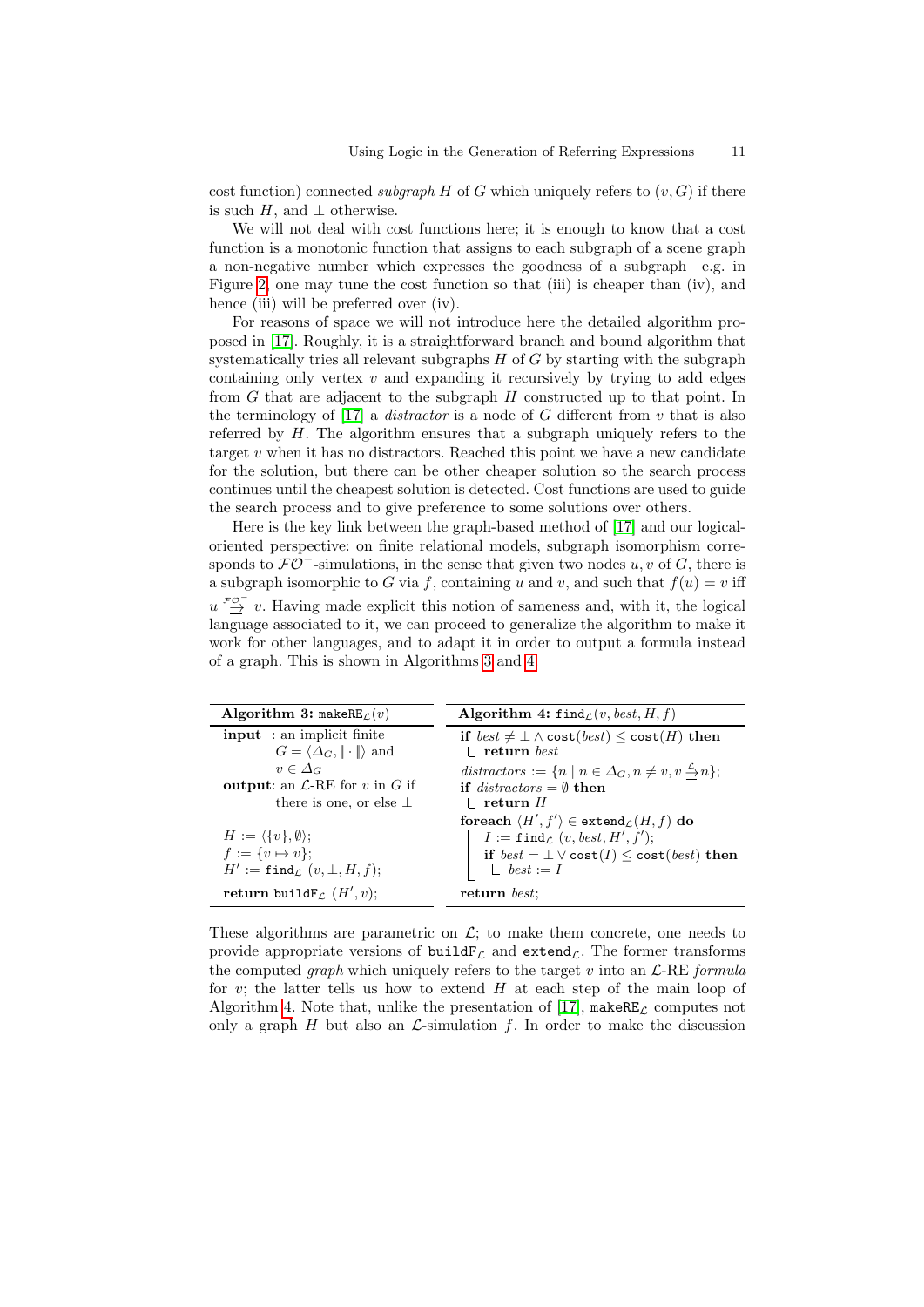of the differences with the original algorithm simpler, we analyze next the case  $\mathcal{L} = \mathcal{FO}^-$  and  $\mathcal{L} = \mathcal{EL}$ .

The case of  $\mathcal{FO}^-$ . From the computed cheapest isomorphic subgraph H' one can easily build an  $\mathcal{FO}^-$ -formula that uniquely describes the target v, as is shown in Algorithm [5.](#page-11-0) Observe that if  $\mathcal{FO}\text{-}\mathrm{simulations}$  were used instead, we would have to include also which unary and binary relations  $do$  not hold in  $H'$ .

<span id="page-11-1"></span><span id="page-11-0"></span>

| Algorithm 5: buildF $_{\mathcal{FO}^-}(H', v)$                                                                                                                                                                                                                                     | Algorithm 6: extend <sub><math>\tau \varphi</math></sub> ( <i>H</i> , <i>f</i> )                                                                                                                                                      |  |
|------------------------------------------------------------------------------------------------------------------------------------------------------------------------------------------------------------------------------------------------------------------------------------|---------------------------------------------------------------------------------------------------------------------------------------------------------------------------------------------------------------------------------------|--|
| let $H' = \langle \{a_1 \ldots a_n\}, \ \cdot\  \rangle, v = a_1;$<br>$\gamma := \bigwedge (x_i \not\approx x_j) \wedge \bigwedge r(x_i, x_j) \wedge \bigwedge p(x_i)$<br>$a_i \neq a_j$ $(a_i, a_j) \in   r  $ $a_i \in   p  $<br>return $\exists x_2 \ldots \exists x_n.\gamma;$ | $A := \{H + p(u) \mid u \in \Delta_H,$<br>$u \in   p  _G \setminus   p  _H$ ;<br>$B := \{H+r(u,v) \mid u \in \Delta_H,$<br>$\{(u, v), (v, u)\}\cap   r  _G \setminus   r  _H \neq \emptyset\};$<br>return $(A \cup B) \times \{id\};$ |  |

Regarding the function which extends the given graph in all possible ways (Algo-rithm [6\)](#page-11-1), since H is a subgraph of G, f is the trivial identity function  $id(x) = x$ . We will see the need for  $f$  when discussing the case of less expressive logics like  $\mathcal{EL}$ . In extend<sub>FO</sub>- we follow the notation of [\[17\]](#page-15-5) and write, for a relational model  $G = \langle \Delta, \|\cdot\| \rangle$ ,  $G + p(u)$  to denote the model  $\langle \Delta \cup \{u\}, \|\cdot\|' \rangle$  such that  $||p||' = ||p|| \cup \{u\}$  and  $||q||' = ||q||$  when  $q \neq p$ . Similarly,  $G + r(u, v)$  denotes the model  $\langle \Delta \cup \{u, v\}, || \cdot ||' \rangle$  such that  $||r||' = ||r|| \cup \{(u, v)\}\$  and  $||q||' = ||q||$  when  $q \neq r$ . It is clear, then, that this function is returning all the extensions of H by adding a missing attribute or relation to  $H$ , just like is done in the original algorithm.

The case of  $\mathcal{EL}$ . Observe that find<sub> $\mathcal{EL}$ </sub> uses an  $\mathcal{EL}$ -simulation, and any  $\mathcal{FO}^-$ simulation is an  $\mathcal{EL}$ -simulation. One could, in principle, just use extend $_{\mathcal{FO}}$ - also for  $\mathcal{EL}$ . If we do this, the result of find<sub> $\mathcal{EL}$ </sub> will be a subgraph H of G such that for every  $\mathcal{EL}$ -simulation  $\sim$ ,  $u \sim v$  iff  $u = v$ . The problem is that this subgraph H may contain cycles and, as it is well known,  $\mathcal{EL}$  (even  $\mathcal{ALC}$ ) are incapable to distinguish a cycle from its *unraveling*<sup>[9](#page-11-2)</sup>. Hence, although subgraph isomorphism get along with  $\mathcal{FO}^-$ , it is too strong to deal with  $\mathcal{EL}$ .

A well-known result establishes that every relational model  $M$  is equivalent. with respect to  $\mathcal{EL}$ -formulas,<sup>[10](#page-11-3)</sup> to the unraveling of M. That is, any model and its unraveling satisfy exactly the same  $\mathcal{EL}$ -formulas. Moreover, the unraveling of  $M$  is always a tree, and as we show in Algorithm [7,](#page-12-1) it is straightforward to extract a suitable  $\mathcal{EL}$ -formula from a tree.

Therefore, we need extend<sub> $\mathcal{E}$ </sub> to return all the possible "extensions" of H. Now "extension" does not mean to be a subgraph of the original graph  $G$  anymore. We do this by either adding a new proposition or a new edge that is present in the unraveling of  $G$  but not in  $H$ . This is shown in Algorithm [8.](#page-12-2)

<span id="page-11-2"></span><sup>&</sup>lt;sup>9</sup> Informally, the unraveling of  $G$ , is a new graph, whose points are paths of  $G$  from a given starting node. That is, transition sequences in  $G$  are explicitly represented as nodes in the unraveled model. See [\[3\]](#page-15-14) for a formal definition.

<span id="page-11-3"></span> $^{10}$  Actually, the result holds even for  $\mathcal{ALC}\text{-formulas.}$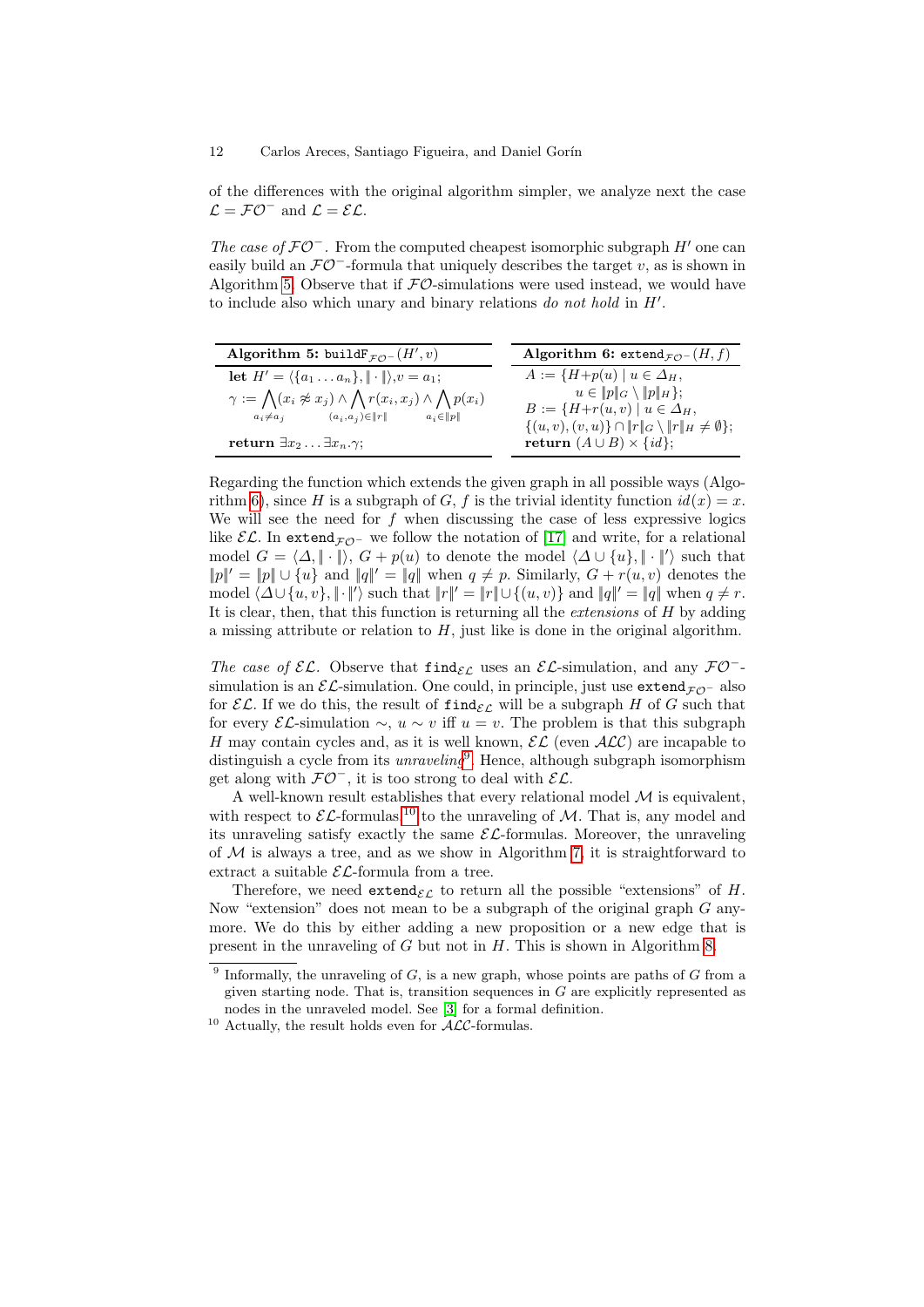<span id="page-12-2"></span><span id="page-12-1"></span>

|                                                                   | Algorithm 8: extend $_{\mathcal{EL}}(H, f)$                                           |  |
|-------------------------------------------------------------------|---------------------------------------------------------------------------------------|--|
|                                                                   | $A :=$                                                                                |  |
|                                                                   | $\{\langle H+p(u), f\rangle \mid u \in \Delta_H, u \in   p  _G \setminus   p  _H\};\$ |  |
|                                                                   | $B := \emptyset$ :                                                                    |  |
| Algorithm 7: build $F_{\mathcal{EL}}(H', v)$                      | foreach $u \in \Delta_G$ do                                                           |  |
| <b>requires</b> $H'$ to be a tree                                 | foreach $u_H \in \Delta_H/(f(u_h), u) \in   r  _G$ do                                 |  |
| $\gamma := \{\exists r.\mathtt{buildF}_{\mathcal{EL}}(H',u) \mid$ | if $\forall v : (u_H, v) \in   r  _H \Rightarrow f(v) \neq u$                         |  |
| $(v, u) \in   r  ;$                                               | then                                                                                  |  |
| return $(\bigwedge \gamma) \wedge (\bigwedge_{v \in   p  } p);$   | $n := new node;$<br>$B := B \cup$                                                     |  |
|                                                                   |                                                                                       |  |
|                                                                   | $\{\langle H+r(u_H,n), f\cup\{n\mapsto u\}\rangle\};$                                 |  |
|                                                                   |                                                                                       |  |
|                                                                   | return $A \cup B$ :                                                                   |  |

Observe that the behavior of  $\text{find}_{\mathcal{EL}}$  is quite sensible to the cost function employed. For instance, on cyclic models, a cost function that does not guarantee the unraveling is explored in a breadth-first way may lead to non-termination (since find<sub> $\epsilon$ C</sub> may loop exploring an infinite branch).

As a final note on complexity, although the set of  $\mathcal{EL}$ -distractors may be computed more efficiently than  $\mathcal{FO}^-$ -distractors (since  $\mathcal{EL}$ -distractors can be computed in polynomial time, and computing  $\mathcal{FO}^-$ -distractors seems to require a solution to the subgraph isomorphism problem which NP-complete), we cannot conclude that find $\epsilon$ <sub>L</sub> is more efficient than find<sub>FO</sub>− in general: the model built in the first case may be exponentially larger –it is an unraveling, after all. We will come back to this in §[6.](#page-13-0)

# <span id="page-12-0"></span>5 Combining GRE Methods

An appealing feature of formulating the GRE problem modulo expressivity is that one can devise general strategies that combine  $\mathcal{L}$ -GRE algorithms. We illustrate this with an example.

The algorithms based on  $\mathcal{L}\text{-simulator sets}$  like the ones in §[3](#page-6-0) simultaneously compute referring expressions for every object in the domain, and do this for many logics in polynomial time. This is an interesting property when one anticipates the need of referring to a large number of elements. However, this family of algorithms is not as flexible in terms of implementing preferences as those we introduced in  $\S4$  $\S4$  –though some flexibility can be obtained by using cost functions for selecting  $u, v$  and  $w$  in the main loop of Algorithm [2](#page-8-1) instead of the non-deterministic choices.

There is a simple way to obtain an algorithm that is a compromise between these two techniques. Let  $A_1$  and  $A_2$  be two procedures that solve the  $\mathcal{L}\text{-}GRE$ problem based on the techniques of §[3](#page-6-0) and §[4,](#page-8-0) respectively. One can first compute an  $\mathcal{L}\text{-RE}$  for every possible object using  $A_1$  and then (lazily) replace the calculated RE for u with  $A_2(u)$  whenever the former does not conform to some predefined criterion. This is correct but we do better, taking advantage of the equivalence classes obtained using  $A_1$ .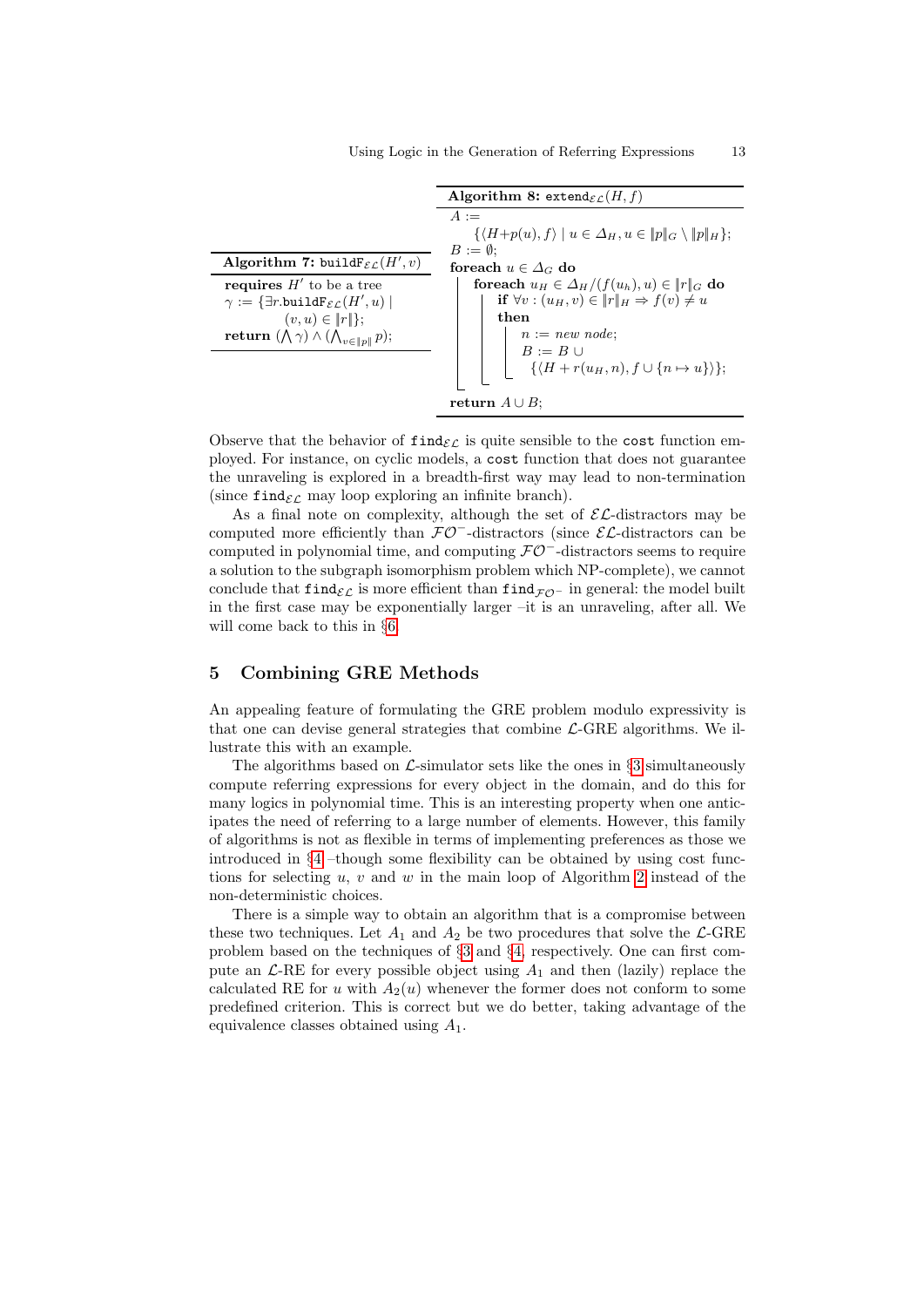Since  $A_1$  computes, for a given  $\mathcal{M} = \langle \Delta, \|\cdot\| \rangle$ , the set  $\text{sim}(u)$  for every  $u \in \Delta$ , one can build in polynomial time, using the output of  $A_1$ , the model  $\mathcal{M}_{\mathcal{L}} =$  $\langle \{ [u] \mid u \in \Delta \}, \| \cdot \|_{\mathcal{L}} \rangle$ , such that:  $[u] = \{ v \mid u \leq v \text{ and } v \leq u \}$  and  $\| r \|_{\mathcal{L}} =$  $\{([u_1] \dots [u_n]) \mid (u_1 \dots u_n) \in ||r||\}$ .  $\mathcal{M}_\mathcal{L}$  is known as the  $\mathcal{L}$ -minimization of  $\mathcal{M}$ . By a straightforward induction on  $\gamma$  one can verify that  $(u_1 \dots u_n) \in ||\gamma||$  iff  $([u_1] \dots [u_n]) \in \|\gamma\|_{\mathcal{L}}$  and this implies that  $\gamma$  is an  $\mathcal{L}$ -RE for u in M iff it is an  $\mathcal{L}\text{-RE}$  for [u] in  $\mathcal{M}_{\mathcal{L}}$ .

If M has a large number of indistinguishable elements (using  $\mathcal{L}$ ), then  $\mathcal{M}_{\mathcal{L}}$ will be much smaller than  $M$ . Since the computational complexity of  $A_2$  depends on the size of M, for very large scenes, one should compute  $A_2([u])$  instead.

# <span id="page-13-0"></span>6 On the Size of Referring Expressions

The expressive power of a language  $\mathcal L$  determines if there is an  $\mathcal L$ -RE for an element u. It also influences the *size* of the *shortest*  $\mathcal{L}$ -RE (when they exist). Intuitively, with more expressive power we are able to 'see' more differences and therefore have more resources at hand to build a shorter formula.

A natural question is, then, whether we can characterize the relative size of the  $\mathcal{L}\text{-}\text{RES}$  for a given  $\mathcal{L}\text{-}\text{That is, if we can give (tight) upper bounds for the size }$ of the shortest  $\mathcal{L}\text{-REs}$  for the elements of an arbitrary model  $\mathcal{M}$ , as a function of the size of M.

For the case of one of the most expressive logics considered in this article,  $\mathcal{FO}^-$ , the answer follows from algorithm makeRE<sub> $\mathcal{FO}^-$ </sub> in §[4.](#page-8-0) Indeed, if an  $\mathcal{FO}^-$ -RE exists, it is computed by  $build \mathbf{F}_{\mathcal{FO}}$ - from a model H that is not bigger than the input model. It is easy to see that this formula is linear in the size of  $H$  and, therefore the size of any  $\mathcal{FO}^-$ -RE is  $O(\#\Delta + \# \|\cdot\|)$ . It is not hard to see that this upper bound holds for  $\mathcal{FO}\text{-}\text{RES}$  too.

One is tempted to conclude from Theorem [2](#page-8-2) that the size of the shortest  $\mathcal{EL}$ -RE is  $O(\#\Delta \times \# \cdot \| \cdot \|)$ , but there is a pitfall. Theorem [2](#page-8-2) assumes that formulas are represented as a DAG and it guarantees that this DAG is polynomial in the size of the input model. One can easily reconstruct (the syntax tree of) the formula from the DAG, but this, in principle, may lead to a exponential blowup –the result will be an exponentially larger formula, but composed of only a polynomial number of different subformulas. As the following example shows, it is indeed possible to obtain an  $\mathcal{EL}$ -formula that is exponentially larger when expanding the DAG representation generated by Algorithm [2.](#page-8-1)

<span id="page-13-1"></span>*Example 1.* Consider a language with only one binary relation r, and let  $\mathcal{M} =$  $\langle \Delta, \|\cdot\|$  where  $\Delta = \{1, 2, \ldots, n\}$  $\Delta = \{1, 2, \ldots, n\}$  $\Delta = \{1, 2, \ldots, n\}$  and  $(i, j) \in \|r\|$  iff  $i < j$ . Algorithm 2 initializes  $F(j) = \top$  for all  $j \in \Delta$ . Suppose the following choices in the execution: For  $i = 1, \ldots, n - 1$ , iterate  $n - i$  times picking  $v = w = n - i + 1$  and successively  $u = n - i, \ldots, 1$ . It can be shown that each time a formula  $F(j)$  is updated, it changes from  $\varphi$  to  $\varphi \wedge \exists r.\varphi$  and hence it doubles its size. Since  $F(1)$  is updated  $n-1$  many times, the size of  $F(1)$  is greater than  $2^n$ .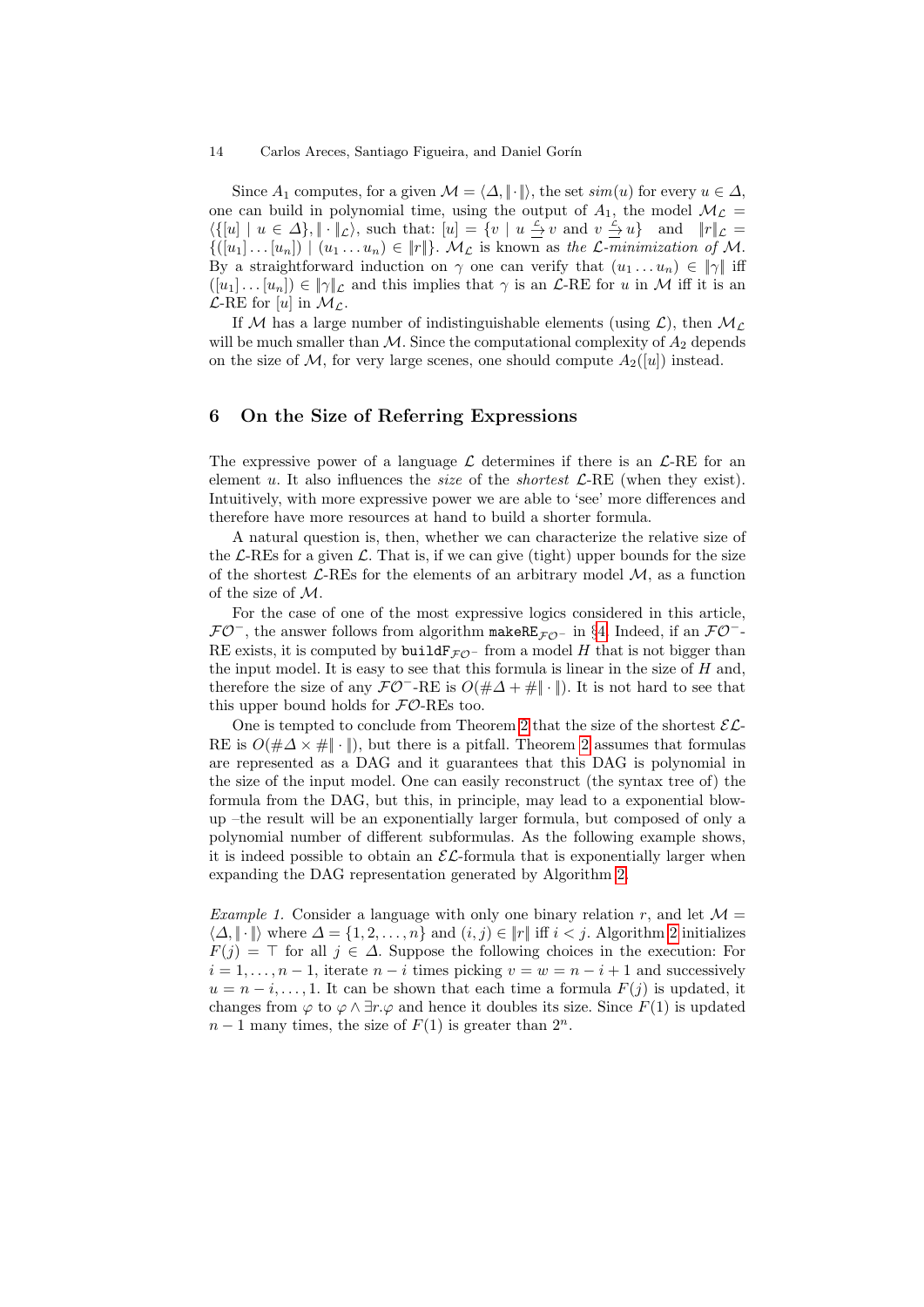The large  $\mathcal{EL}\text{-RE}$  of Example [1](#page-13-1) is due to an unfortunate (non-deterministic) choice of elements. Example [2](#page-14-1) shows that another execution leads to a quadratic RE (but notice the shortest one is linear:  $(\exists r)^{(n-1)}$ . T).

<span id="page-14-1"></span>Example 2. Suppose now that in the first  $n-1$  iterations we successively choose  $v = w = n - i$  and  $u = v - 1$  for  $i = 0 \dots n - 2$ . It can be seen that for further convenient choices,  $F(1)$  is of size  $O(n^2)$ .

But is it always possible to obtain an  $\mathcal{EL}\text{-RE}$  of size polynomial in the size of the input model, when we represent a formula as a string, and not as a DAG? In [\[12\]](#page-15-21) it is shown that the answer is 'no': for  $\mathcal{L} \in \{ALC, \mathcal{EL}, \mathcal{EL}^+\}$ , the lower bound for the length of the  $\mathcal{L}\text{-RE}$  is exponential in the size of the input model<sup>[11](#page-14-2)</sup>, and this lower bound is tight.

# <span id="page-14-0"></span>7 Conclusions

The content determination phase during the generation of referring expressions identifies which 'properties' will be used to refer to a given target object or set of objects. What is considered as a 'property' is specified in different ways by each of the many algorithms for content determination existing in the literature. In this article, we put forward that this issue can be addressed by deciding when two elements should be considered to be equal, that is, by deciding which discriminatory power we want to use. Formally, the discriminatory power we want to use in a particular case can be specified syntactically by choosing a particular formal language, or semantically, by choosing a suitable notion of simulation. It is irrelevant whether we choose first the language (and obtain the associated notion of simulation afterwards) or vice versa.

We maintain that having both at hand is extremely useful. Obviously, the formal language will come handy as representation language for the output to the content determination problem. But perhaps more importantly, once we have fixed the expressivity we want to use, we can rely on model theoretical results defining the adequate notion of sameness underlying each language, which indicates what can and cannot be said (as we discussed in  $\S$ [2\)](#page-1-0). Moreover, we can transfer general results from the well-developed fields of computational logics and graph theory as we discuss in §[3](#page-6-0) and §[4,](#page-8-0) where we generalized known algorithms into families of GRE algorithms for different logical languages.

An explicit notion of expressiveness also provides a cleaner interface, either between the content determination and surface realization modules or between two collaborating content determination modules. An instance of the latter was exhibited in §[5.](#page-12-0)

As a future line of research, one may want to avoid sticking to a fixed  $\mathcal L$  but instead favor an incremental approach in which features of a more expressive language  $\mathcal{L}_1$  are used only when  $\mathcal{L}_0$  is not enough to distinguish certain element.

<span id="page-14-2"></span><sup>&</sup>lt;sup>11</sup> More precisely, there are infinite models  $G_1, G_2, \ldots$  such that for every *i*, the size of  $G_i$  is linear in i but the size of the minimum RE for some element in  $G_i$  is bounded from below by a function which is exponential on  $i$ .